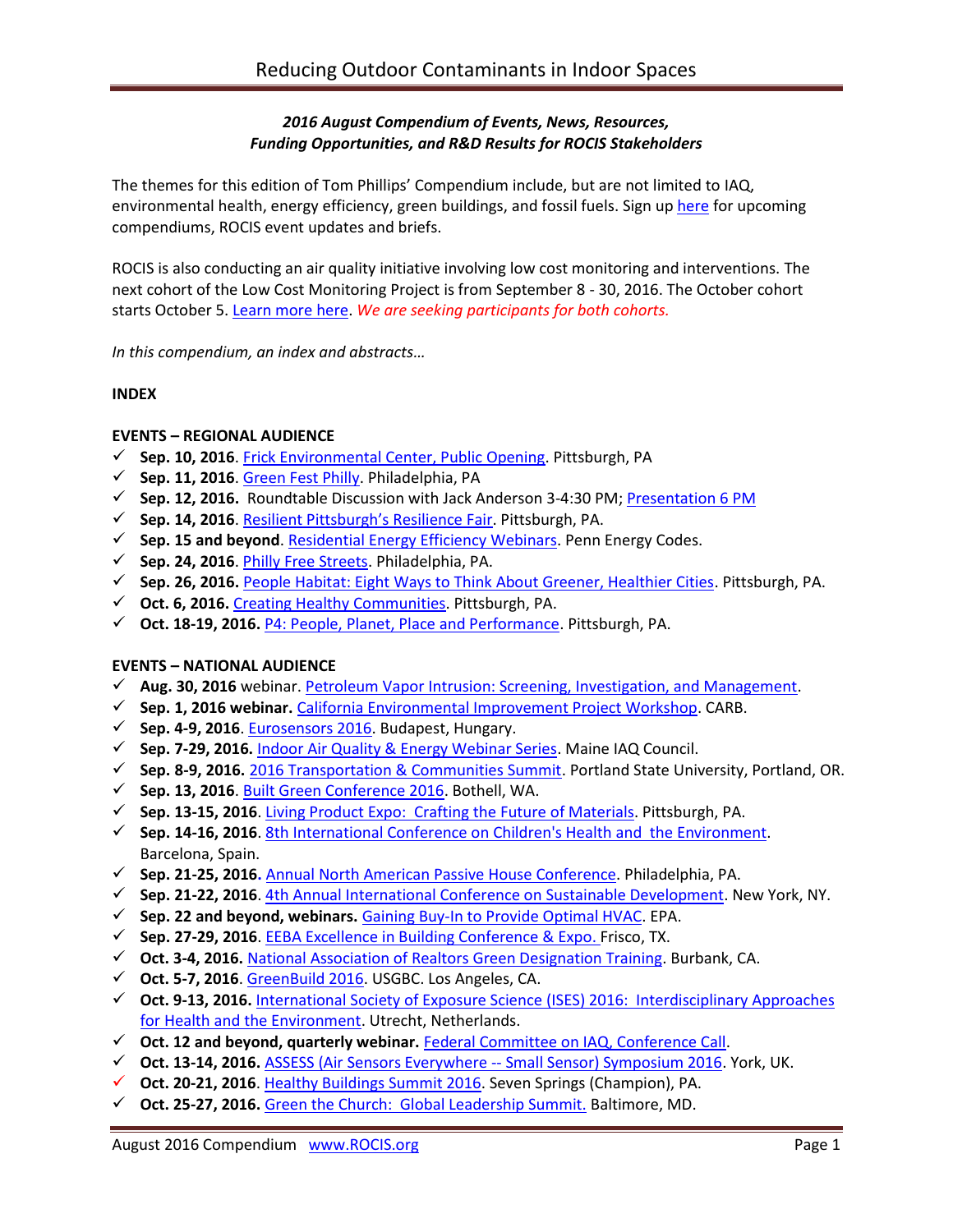# **EVENTS – NATIONAL AUDIENCE** continued

- **Oct. 29 - Nov. 2, 2016.** [American Public Health Association Annual Meeting & Exposition.](http://www.apha.org/events-and-meetings/annual) Denver, CO.
- **Oct. 30 - Nov. 1, 2016**. [IEEE Sensors 2016.](http://ieee-sensors2016.org/) Orlando, FL.
- **Dec. 5-8, 2016.** [NIEHS Environmental Health Science FEST.](http://tools.niehs.nih.gov/conference/ehs_fest/) Research Triangle Park, NC. [RSVP.](https://www.surveymonkey.com/r/EHSFESTRSVP)
- **May 17-20, 2017.** [CitSci2017.](http://citizenscience.org/2016/07/13/citsci2017-may-17-20th-in-saint-paul-minnesota/) Saint Paul, MN. International conference on citizen science.
- **Mar. 19-11, 2017**. [HPC/ACI National Home Performance Conference.](http://www.homeperformance.org/conference/2017-hpc-national-home-performance-conference-trade-show) Nashville, TN.
- **Dec. 5-7, 2017**. [2017 National Brownfields Training Conference.](https://www.epa.gov/brownfields/2017-national-brownfields-training-conference) Pittsburgh, PA.

### **REGIONAL NEWS**

ENVIRONMENTAL HEALTH

- $\checkmark$  [Northgate Asthma Initiative for In-Home Assistance.](http://www.achd.net/air/asthma/index.html) Aug. 2016.
- [Woodland Hills Schools and Five Communities Become Part of](http://www.livewellallegheny.com/woodland-hills-five-communities-become-part-live-well-allegheny/) *Live Well Allegheny.* Aug. 20, 2016.

SUSTAINABILITY

- [Open Streets PGH Car-free Summer Events Reduce Air Pollution 400%.](http://bloomfield-garfield.org/wp-content/uploads/2016/06/The-Bulletin-June-2016-Vol.-41-No.-6-sm-2.pdf) Jun. 2016.
- $\checkmark$  [Penn Ave. Traffic Prompts Citizen Study.](http://bloomfield-garfield.org/wp-content/uploads/2016/06/The-Bulletin-June-2016-Vol.-41-No.-6-sm-2.pdf) Jun. 2016.
- $\checkmark$  [Pittsburgh 2030 District Leads the Country in Green Innovation.](http://innovatorspoint.com/the-pittsburgh-2030-district-leads-the-country-in-green-innovation/?utm_source=Master+List&utm_campaign=cd147a4b25-August_23_2016_newsletter&utm_medium=email&utm_term=0_458e074771-cd147a4b25-392406941) Aug. 18, 2016.
- [Green Energy Funds Award \\$160K to Winning Ideas.](http://powersource.post-gazette.com/powersource/policy-powersource/2016/08/16/West-Penn-Power-Sustainable-Energy-Fund-Pennsylvania-award-160K-to-winning-ideas/stories/201608090006) Aug. 16, 2016.

**SENSORS** 

- $\checkmark$  [Pennsylvania Clean Air Council is Developing Low-cost Air Monitors.](http://cleanair.org/public-health/air-monitors/) Aug. 2016. FOSSIL FUELS
- $\checkmark$  [News and Studies on Fracking and Other Air Quality Issues in SWPA.](http://www.environmentalhealthproject.org/) Aug. 2016.
- [Former Gov. Rendell Would Revisit Drilling Rules, but Still Supports Fracking.](http://powersource.post-gazette.com/powersource/policy-powersource/2016/08/09/Rendell-would-revisit-how-early-drilling-was-regulated/stories/201608090004) Aug. 9, 2016.
- √ Why Are Pennsylvania'[s Oil & Gas Emissions Going Up?](http://blogs.edf.org/energyexchange/2016/08/22/why-are-pennsylvanias-oil-gas-emissions-going-up/) Aug. 22, 2016. PA DE[P new report.](https://stateimpact.npr.org/pennsylvania/2016/08/17/air-pollutants-from-pa-oil-and-gas-sites-continue-to-rise/)

# **OTHER NEWS**

IEQ

- $\checkmark$  [California Man Claims Smoke from Medical Pot Aggravates Medical Condition.](http://www.dailyrepublic.com/news/fairfield/fairfield-man-claims-smoke-from-medical-pot-aggravates-medical-condition/) Aug. 24, 2016.
- $\checkmark$  [Modern Metro Station Designs For Protection Against Harmful Pollutants.](http://cordis.europa.eu/research-eu/magazine_en.html) May 2016.
- $\checkmark$  [Bay Area Doctors Report Uptick in Patients Due to Monterey Wildfire.](http://abc7news.com/health/doctors-report-uptick-in-patients-due-to-soberanes-fire-haze/1444211/) Jul. 26, 2016.

ENVIRONMENTAL HEALTH

- $\checkmark$  [State Medicaid Programs Fall Short in Home Intervention Coverage for Asthma Care.](http://www.lung.org/about-us/blog/2016/08/state-medicaid-asthma-programs-fall-short.html) Aug. 18, 2016.
- [GHHI Cities Win HUD Lead Remediation and Prevention Grants.](http://www.greenandhealthyhomes.org/blog/ghhi-national-news?utm_source=Copy+of+August+2016+Newsletter&utm_campaign=newsletter0715&utm_medium=email) Aug. 22, 2016.
- $\checkmark$  [Farmers Use Information Technology Tool for Integrated Pest Management.](http://news.psu.edu/story/421040/2016/08/15/research/researchers-create-information-technology-tool-pest-management) Aug. 15, 2016.
- $\checkmark$  [Growing Up Amish Farm Protects Childhood Asthma by Reprogramming Immune Cells.](https://www.sciencedaily.com/releases/2016/08/160803214256.htm) Aug. 3, 2016.
- $\checkmark$  [Leading Experts Call for Eliminating or Reducing Brain Toxins.](http://www.niehs.nih.gov/news/newsletter/2016/8/science-highlights/tendr/index.htm) Aug. 2016.
- $\checkmark$  [New Tool for Economic Analyses in Environmental Health Research.](http://www.niehs.nih.gov/news/newsletter/2016/8/science-highlights/economic/index.htm) Aug. 2016.

 $\checkmark$  [The Economic Costs of Environmental Health Impacts Need to be Considered.](http://www.niehs.nih.gov/news/newsletter/2014/7/science-economic/index.htm) Aug. 2016.

- ENERGY EFFICIENCY AND GREEN BUILDINGS
- [SAHF Announces Partnership with EPA's ENERGY STAR Program.](http://www.sahfnet.org/media-center/news/sahf-announces-partnership-epas-energy-star-program) Aug. 17, 2016.
- [Passive House Apartment Project Combines Old and New in Seattle.](http://seattle.curbed.com/2016/8/10/12425362/net-zero-energy-capitol-hill-passive-house-apartments) Aug. 10, 2016.

[Duct Leakage, Lighting, and Insulation Fail to Meet Energy Code in Many Homes.](http://pennenergycodes.com/event/the-keys-to-effective-energy-code-implementation/?instance_id=90) Aug. 23, 2016.

FOSSIL FUELS

- [Watchdog Groups Settle First-Ever Lawsuit to Clean Up Oil and Gas Wastewater Pits.](http://www.ceh.org/news-events/press-releases/content/watchdog-groups-settle-first-ever-prop-65-lawsuit-to-clean-up-polluting-oil-and-gas-wastewater-pits/) Jul. 28, 2016.
- $\checkmark$  [Some Food Crops Raised in California Irrigated Using Wastewater from Oil Wells.](http://www.psr.org/take-action/environment-and-health/before-you-eat-your-fruits.html) Aug. 19, 2016.
- $\checkmark$  Obama Administration Sued to Protect Climate, Public Lands from Drilling & Fracking. Aug. 25, 2016.
- $\checkmark$  [Addressing Climate Change and Unleashing Innovation with Cleaner Trucks.](https://blog.epa.gov/blog/2016/08/addressing-climate-change-and-unleashing-innovation-with-cleaner-trucks/) Aug. 16, 2016.
- [California Releases Final Plan to Transform Freight System.](http://www.arb.ca.gov/newsrel/newsrelease.php?id=850) Jul. 29, 2016.
- [California Awards \\$390 Million in Cap and Trade Grants.](http://calsta.ca.gov/Newsroom/CalSTA-News/CalSTA-News-Items/2016-08-16-Agency-Awards-390Mil-in-Cap-and-Trade-Grants.aspx) Aug. 16, 2016.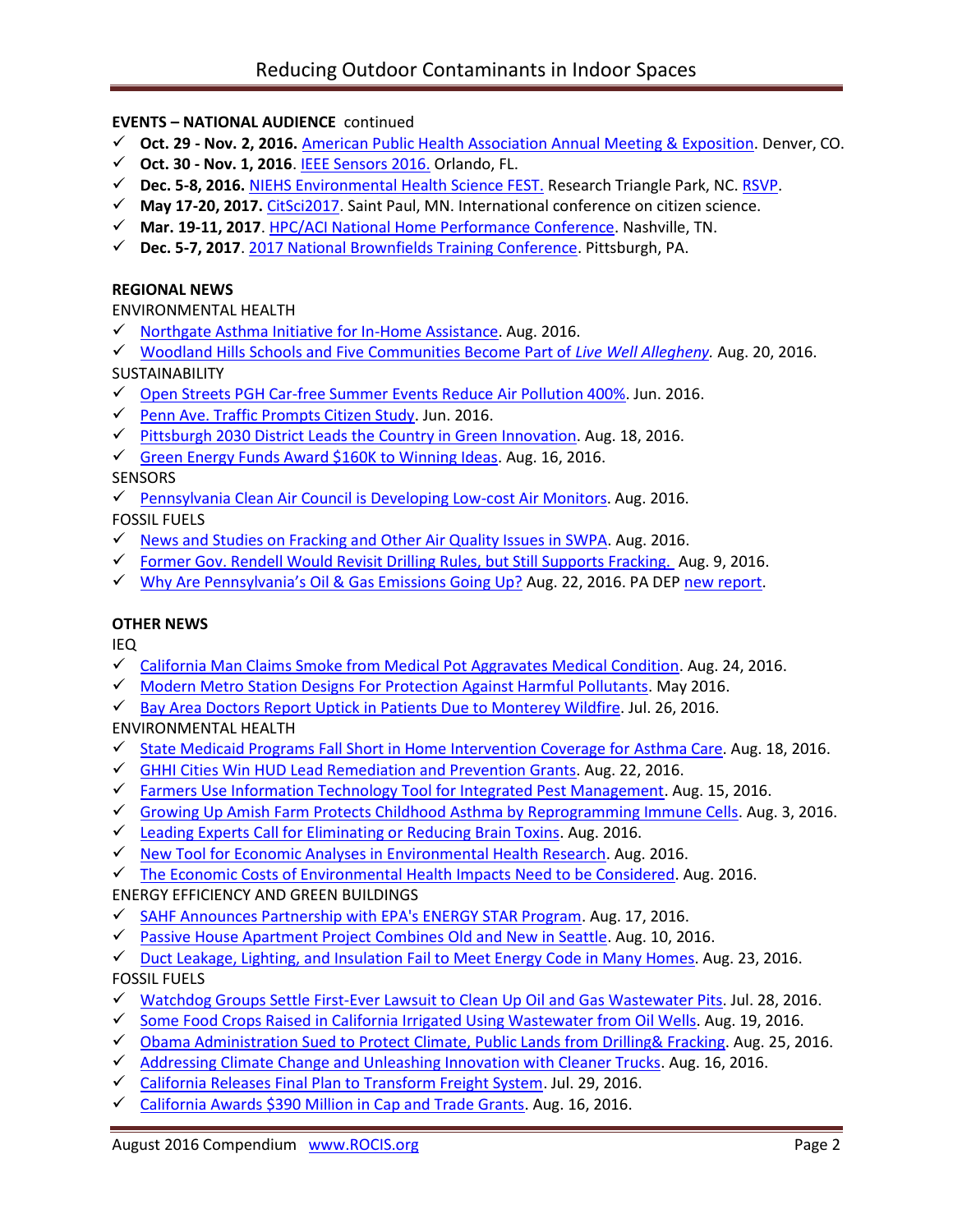## **OTHER NEWS** continued

**SENSORS** 

 $\checkmark$  [EPA Awards \\$4.5 Million to Advance Air Monitoring Technology.](https://www.epa.gov/newsreleases/epa-awards-45-million-advance-air-monitoring-technology) Aug. 9, 2016.

ENVIRONMENTAL JUSTICE

- $\checkmark$  [California Seeks Input on Environmental Improvement Projects.](http://www.arb.ca.gov/enf/seppolicy.htm) Aug. 9, 2016.
- [Explore EPA's Annual AirTrends Report 2016 Using a New Interactive Web Application](https://blog.epa.gov/blog/2016/08/ej-airtrends/). Aug 25, 2016.
- [U.S. EPA and Imperial Valley Communities Tackle Childhood Asthma.](https://blog.epa.gov/blog/2016/08/ej-ivcap/) Aug 10, 2016.
- $\checkmark$  [Building Equity, Inclusiveness for Low-income Communities is Key in Climate Resilience Planning.](https://blog.epa.gov/blog/2016/08/ej-kresge/) Aug. 16, 2016.

CLIMATE CHANGE

 $\checkmark$  [As Temperatures Climb, the Elderly, Frail, and Poor Are Put at Risk.](http://www.wnyc.org/story/temperatures-heat-climb-elderly-poor-frail-at-risk/) Aug. 8, 2016.

## **RESOURCES**

IEQ

- $\checkmark$  [Healthy Buildings America and Europe 2015](http://www.isiaq.org/news_manager.php?page=16312) programs an[d proceedings,](http://www.isiaq.org/publications.php) and videos.
- [Energy & Environmental Building Alliance \(EEBA\) 2015.](http://www.eeba.org/conference/2015/program)

ENVIRONMENTAL HEALTH

- $\checkmark$  [Every Breath We Take: The Lifelong Impact of Air Pollution.](https://www.rcplondon.ac.uk/projects/outputs/every-breath-we-take-lifelong-impact-air-pollution)
- $\checkmark$  [The Exposome: Understanding the Effect of the Environment on Our Health.](http://www.isglobal.org/en/healthisglobal/-/custom-blog-portlet/prova/5620053/7201)
- $\checkmark$  Federal Integrated Pest Management (IPM) Guidance. [HUD Public Housing](http://portal.hud.gov/hudportal/HUD?src=/program_offices/public_indian_housing/programs/ph/phecc/pestmang) information and tools. CLIMATE CHANGE
- $\checkmark$  [Avoiding Scylla and Charybdis: Sustainably Improving Indoor Environmental Quality.](http://www.isiaq.org/news_manager.php?page=15913)

FOSSIL FUELS

 $\checkmark$  [Still in the Pits: Update On Oil And Gas Wastewater Disposal In California.](http://www.cleanwateraction.org/sites/default/files/docs/publications/Still%20In%20the%20Pits%20-%20March%202016.pdf)

GREEN AND HEALTHY BUILDINGS

- $\checkmark$  Non Energy Benefits of Energy Efficiency webinars.
- [2016 Better Buildings Summit Presentations.](https://betterbuildingsinitiative.energy.gov/summit) DOE, 2016.

ENVIRONMENTAL JUSTICE

[Forum: How Do We Create Healthy Neighborhoods For All?](http://www.livewellallegheny.com/forum-healthy-neighborhoods/) Jun. 17, 2016.

### **FUNDING OPPORTUNITIES**

- $\checkmark$  [Garfield Pittsburgh Home Makeovers: Face-lifts Funded by Facade Grants.](http://bloomfield-garfield.org/wp-content/uploads/2016/06/The-Bulletin-June-2016-Vol.-41-No.-6-sm-2.pdf) Pittsburgh, PA.
- $\checkmark$  Ventilation and Indoor Environmental Quality [\(IEQ\), Health, & Human Performance in Buildings.](http://www.energy.ca.gov/contracts/pier.html#GFO-15-507)
- [DOE's BlocPower Works to Retrofit Underserved Communities.](http://www.usgbc.org/articles/blocpower-works-retrofit-underserved-communities)
- $\checkmark$  [DOE Office of Energy Efficiency and Renewable Energy.](http://energy.gov/eere/buildings/listings/funding-opportunities)
- [EPA Offers up to \\$80,000 to Communities to Develop Air Sensor Data Best Practices.](http://www.challenge.gov/challenge/smart-city-air-challenge/)
- $\checkmark$  [Fannie Mae Offers Cheaper Option to Fund Solar, Efficiency.](http://www.greentechmedia.com/articles/read/fannie-mae-offers-cheaper-option-to-fund-solar-efficiency)

### **RESEARCH AND DEMONSTRATION**

IEQ

- $\checkmark$  Airborne Particulate Matter in Two [Multi-Family Green Buildings.](http://www.ncbi.nlm.nih.gov/pubmed/26805862) Patton et al. 2016 (free).
- Indoor Air journal, **2016 articles**: IEQ, ventilation, filtration, and health topics, e.g.:
	- > [Teaching indoor environmental quality.](http://onlinelibrary.wiley.com/doi/10.1111/ina.12309/full) Nazaroff.
	- $\triangleright$  Cleaning practices and cleaning products in nurseries and schools: to what extent can they [impact indoor air quality?](http://onlinelibrary.wiley.com/doi/10.1111/ina.12236/full) Wei et al.
	- $\triangleright$  Indoor air quality in [Portuguese schools: levels and sources of pollutants.](http://onlinelibrary.wiley.com/doi/10.1111/ina.12237/full) Madureira et al.
	- [Classroom ventilation & indoor air quality --](http://onlinelibrary.wiley.com/doi/10.1111/ina.12231/full) results from the FRESH intervention study. Rosbach et al.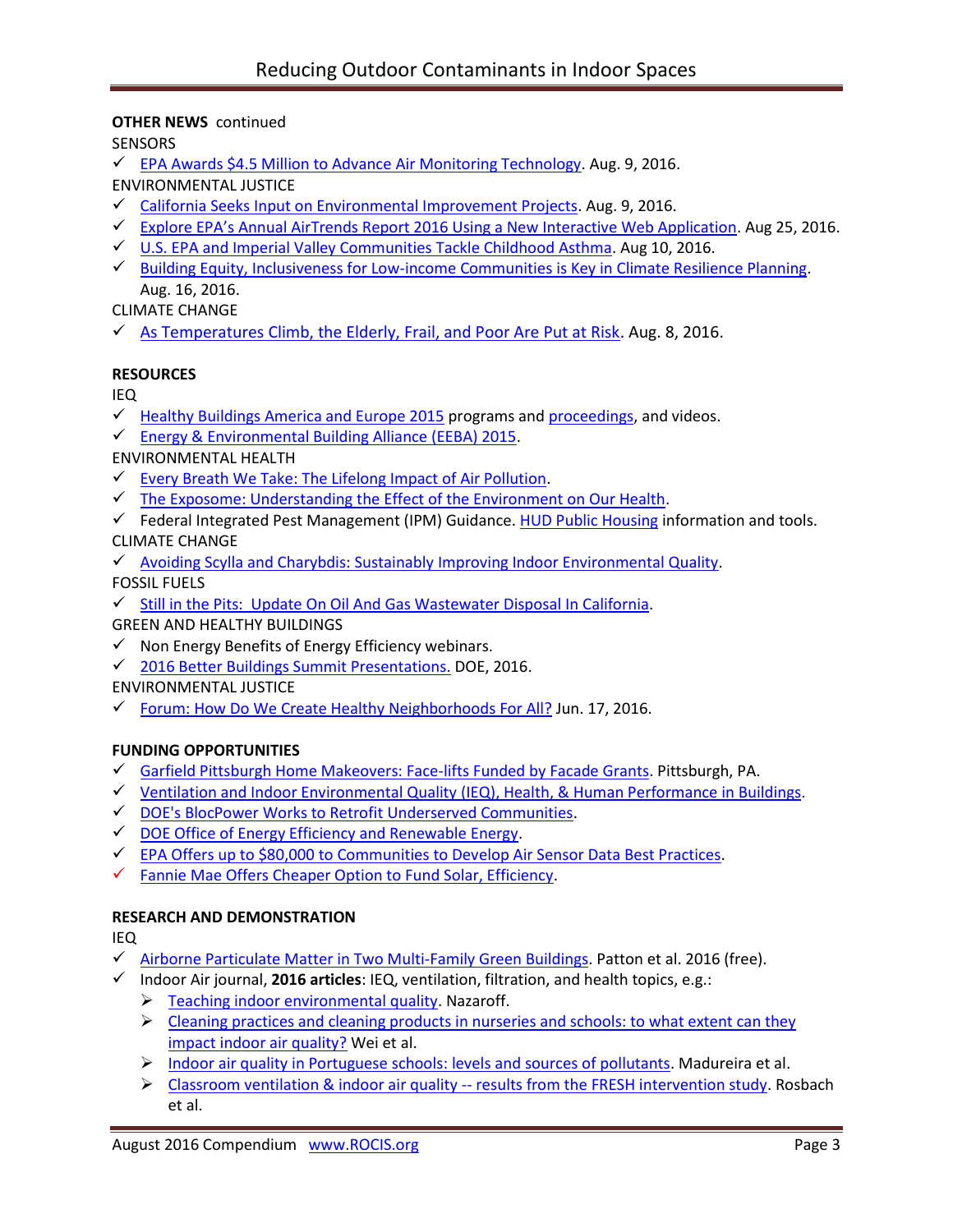# **RESEARCH AND DEMONSTRATION** IEQ continued

- [Do classroom ventilation rates in CA elementary schools influence standardized test scores?](http://onlinelibrary.wiley.com/doi/10.1111/ina.12241/full) Results from a prospective study. Mendel et al.
- $\triangleright$  Chemical characterization of indoor and outdoor fine particulate matter in an occupied [apartment in Rome, Italy.](http://onlinelibrary.wiley.com/doi/10.1111/ina.12235/full) Perrino et al.
- > [Thermal & health outcomes of energy retrofits of homes of older adults.](http://onlinelibrary.wiley.com/doi/10.1111/ina.12239/full) Ahrentzen et al.
- > [Thermal sensation models: a systematic comparison.](http://onlinelibrary.wiley.com/doi/10.1111/ina.12329/full) Koelblen et al.
- $\triangleright$  Quantification of the fungal fraction released from various preloaded fibrous filters during a [simulated ventilation restart.](http://onlinelibrary.wiley.com/doi/10.1111/ina.12330/full) Morisseau et al.
- $\triangleright$  [Measurements of dermal uptake of nicotine directly from air and clothing.](http://onlinelibrary.wiley.com/doi/10.1111/ina.12327/full) Bekö et al.
- $\triangleright$  From air to clothing: characterizing the accumulation of semi-volatile organic compounds to [fabrics in indoor environments.](http://onlinelibrary.wiley.com/doi/10.1111/ina.12328/full) Saini et al.
- $\triangleright$  Do time-averaged, whole-building, volatile organic compound (VOC) emissions depend on the [air exchange rate? A statistical analysis of trends for 46 VOCs in U.S. offices.](http://onlinelibrary.wiley.com/doi/10.1111/ina.12224/full) Rackes and Waring.
- $\checkmark$  [AFFSET-MOSS Study.](http://www.isglobal.org/en/web/guest/project/-/asset_publisher/qf6QOKuKkIC3/content/affset-moss) Barcelona Institute for Global Studies.
- $\checkmark$  [Central Air Filter Test](http://built-envi.com/portfolio/filter-testing/) Database. Stephens et al. Illinois Institute of Technology. Jul. 2016.
- $\checkmark$  [Home Air Project Analyzes Indoor Climate Impacts and Adaptation On Elderly.](http://www.public.asu.edu/~dsailor/)

ENVIRONMENTAL HEALTH

- $\checkmark$  Differential Toxicity of an Organic PM2.5 Extract to Human Lung Cells Cultured in Three Dimensions [\(3D\) and Monolayers.](http://www.ncbi.nlm.nih.gov/pubmed/26932779) Ferraz et al. 2016.
- $\checkmark$  [AIRGENE-Environment Interaction on Attention Deficit and Hyperactivity](http://www.isglobal.org/en/web/guest/project/-/asset_publisher/qf6QOKuKkIC3/content/airgene-environment-interaction-on-atention-deficit-an-hyperactivity-disorders-and-autism-spectrum-disorder-in-general-population-birth-cohorts) Disorders and Autism [Spectrum Disorder in General Population Birth Cohorts.](http://www.isglobal.org/en/web/guest/project/-/asset_publisher/qf6QOKuKkIC3/content/airgene-environment-interaction-on-atention-deficit-an-hyperactivity-disorders-and-autism-spectrum-disorder-in-general-population-birth-cohorts) Barcelona IGS.
- [Air Pollution, Growing Brain & Cognitive Disorder in Children. PROYECTO INMA.](http://www.isglobal.org/en/web/guest/project/-/asset_publisher/qf6QOKuKkIC3/content/air-pollution-growing-brain-and-cognitive-disorder-in-children-apgar-proyecto-inma) Barcelona IGS. ASTHMA
- $\checkmark$  [Innate Immunity and Asthma Risk in Amish and Hutterite Farm Children.](http://www.ncbi.nlm.nih.gov/pubmed/27518660) Stein et al., 2016. AIR QUALITY
- $\checkmark$  [Urban Particulate Matter Pollution: A Tale of Five Cities.](http://www.ncbi.nlm.nih.gov/pubmed/27310460) Pandis et al., 2016.
- $\checkmark$  [Atmospheric Evolution and Chemical Aging of Organic Particulate Matter.](https://www.epa.gov/sites/production/files/2016-04/documents/2.1redacted_pandis_epa.pdf) Pandis and Donahue, 2016. ENERGY EFFICIENCY
- $\checkmark$  [NYSERDA Home Performance with ENERGY STAR Realization Rate Study.](http://psdconsulting.com/nyserda-hpwes-rr-study/)

**SENSORS** 

[Air Quality Sensor Performance Evaluation Center \(AQ-SPEC\).](http://www.aqmd.gov/aq-spec/evaluations#&MainContent_C001_Col00=&MainContent_C001_Col00=0&MainContent_C001_Col00=1&MainContent_C001_Col00=0) Aug. 2016.

# **ABSTRACTS for the above items**

# **EVENTS – REGIONAL AUDIENCE**

**Sep. 10, 2016**. [Frick Environmental Center, Public Opening.](http://www.nextpittsburgh.com/city-design/frick-environmental-center-open-public/) The building is designed to be the greenest in the world, meeting the Living Building Standard. The 15,500 square foot building will be net zero electricity and include roof rainwater collection, healthy materials, and on-site geothermal wells. Pittsburgh, PA.

Sep. 11, 2016. [Green Fest Philly.](http://cleanair.org/greenfest/) Learn about living sustainably while having fun! This event includes clothes swaps, local green wares, great food, live music, live demonstrations, kid-friendly activities, bike valet, and more. Philadelphia, PA.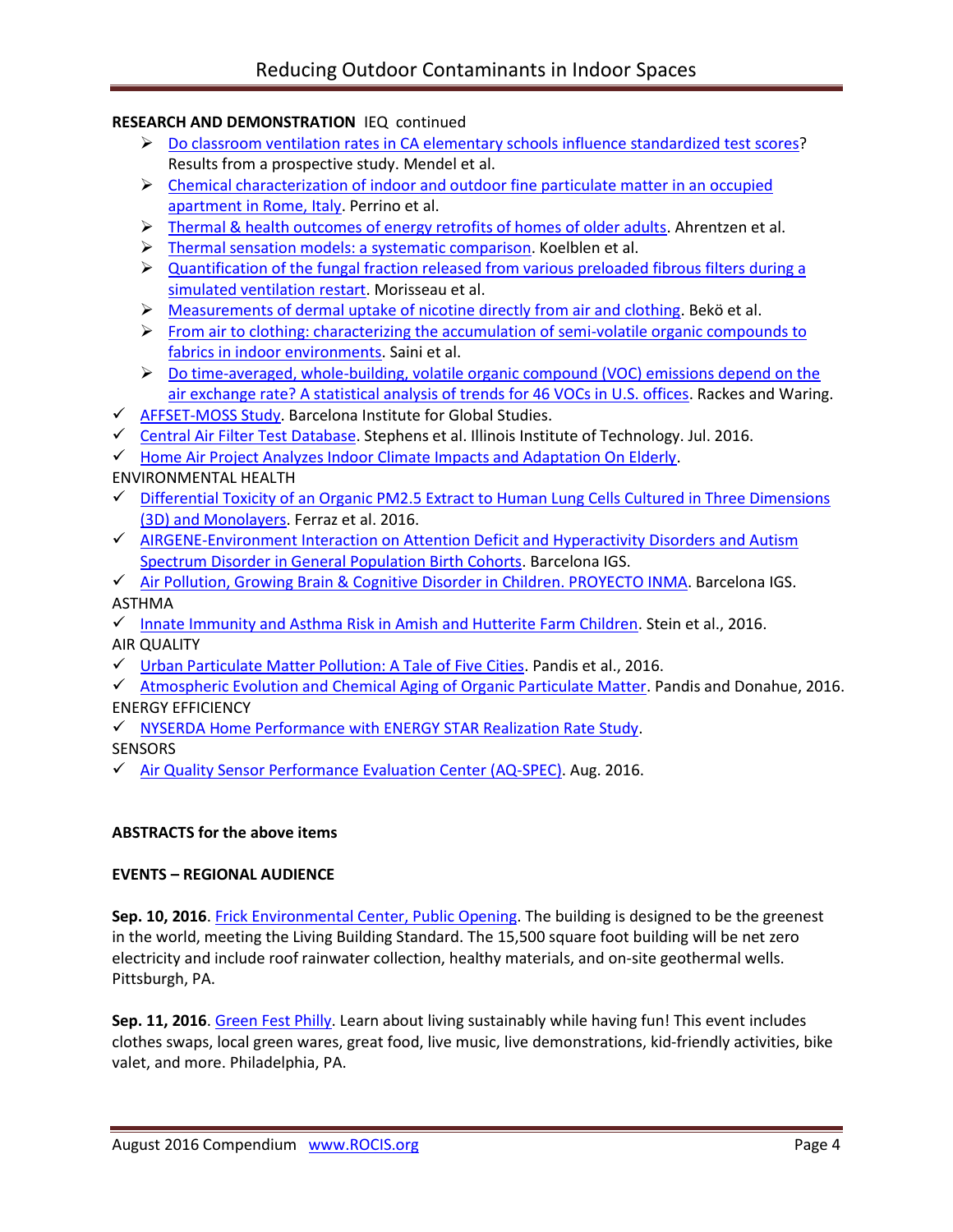# **EVENTS – REGIONAL AUDIENCE** continued

**Sep. 12, 2016. [Roundtable Discussion](http://www.deawp.org/app-events/healthy-home-evaluator-training)** with Jack Anderson, CEO Healthy Housing Solutions (3 - 4:30). Explore the potential successes, opportunities, and obstacles as well as the collective vision to move healthy home collaboration forward in the Pittsburgh community. At [6 PM Anderson's](http://www.deawp.org/app-events/healthy-home-evaluator-training) **presentation** will show a practical approach with a live demonstration of the Healthy Home Checkup tool by Healthy Housing Solutions. This is part of the Healthy Home Evaluator training that will be launched this fall in Pittsburgh. RSVP by Sep. 8 to **4elizabethedelstein@gmail.com**. Pittsburgh, PA.

**Sep. 14, 2016**. [Resilient Pittsburgh's Resilience Fair](https://www.go-gba.org/events/resilient-pittsburghs-resilience-fair/). Get an update on the City's Resilience Strategy, visit speakers and groups that showcase citywide resilience initiatives, and share thoughts. Pittsburgh, PA.

**Sep. 15 and beyond, webinars and meetings**. [Residential Energy Efficiency Webinars.](http://pennenergycodes.com/) Penn Energy Codes. The Sep. 15 webinar will focus on PSD's recent energy code field study of 171 residential new construction sites to evaluate the **effectiveness of energy code implementation in eastern Pennsylvania**. Builders/contractors and code officials will discuss the best approaches to improve the comfort, durability, operational costs, and energy efficiency of new homes.

Sep. 24, 2016. [Philly Free Streets.](http://cleanair.org/guest-blog-open-streets-phl-on-philly-free-streets/) Inaugural car free day. Philadelphia, PA.

**Sep. 26, 2016.** [People Habitat: Eight Ways to Think About Greener, Healthier Cities.](https://www.go-gba.org/events/brownbag-lunch-kaid-benfield-people-habitat-eight-ways-think-greener-healthier-cities/) Kaid Benfield, author, attorney, and innovator from NRDC, USGBC, and Smart Growth America, speaks on smart, green land development. Pittsburgh, PA.

**Oct. 6, 2016.** [Creating Healthy Communities.](http://womenforahealthyenvironment.org/whats-happening/creating-healthy-communities-conference.html) A one-day summit addressing how our environment impacts public health. Speakers will discuss the scientific, medical, political and community-based approaches to creating healthier communities across the country. Local experts will highlight multiple health topics as they relate to our homes, schools and communities. The conference will educate and encourage attendees champions positive impact on the health of our region. Pittsburgh, PA.

**Oct. 18-19, 2016.** [P4: People, Planet, Place and Performance.](http://www.p4pittsburgh.org/) The City of Pittsburgh and The Heinz Endowments are spearheading a major effort to forge a new model of urban growth and development that is innovative, inclusive, and sustainable. Pittsburgh, PA.

# **EVENTS – NATIONAL AUDIENCE**

**Aug. 30, 2016** webinar. [Petroleum Vapor Intrusion: Fundamentals of Screening, Investigation, and](http://www.hazmatmag.com/remediation/petroleum-vapor-intrusion-fundamentals-screening-investigation-management/1003274352/)  [Management.](http://www.hazmatmag.com/remediation/petroleum-vapor-intrusion-fundamentals-screening-investigation-management/1003274352/) A review of the IITRC guidance document, which provides a comprehensive methodology for screening, investigating, and managing potential PVI sites. The document is intended to promote the efficient use of resources and increase confidence in decision making**.** 

Sep. 1, 2016 webinar. [California Environmental Improvement Project Workshop.](http://www.arb.ca.gov/enf/sep/sep_policy_workshop_notice_082616.pdf) CARB is seeking public input on its [policy](http://www.arb.ca.gov/enf/seppolicy.htm) to use enforcement penalties to improve community health, air quality, [environmental compliance, green jobs, and public awareness](http://www.arb.ca.gov/enf/sep/sep-workshop-presentation.pdfhttp:/www.arb.ca.gov/enf/sep/sep-workshop-presentation.pdf) in disadvantaged communities. Recent legislation has raised the available funding to 50% of the penalty amount (AB 1071). The revised policy will be presented this fall.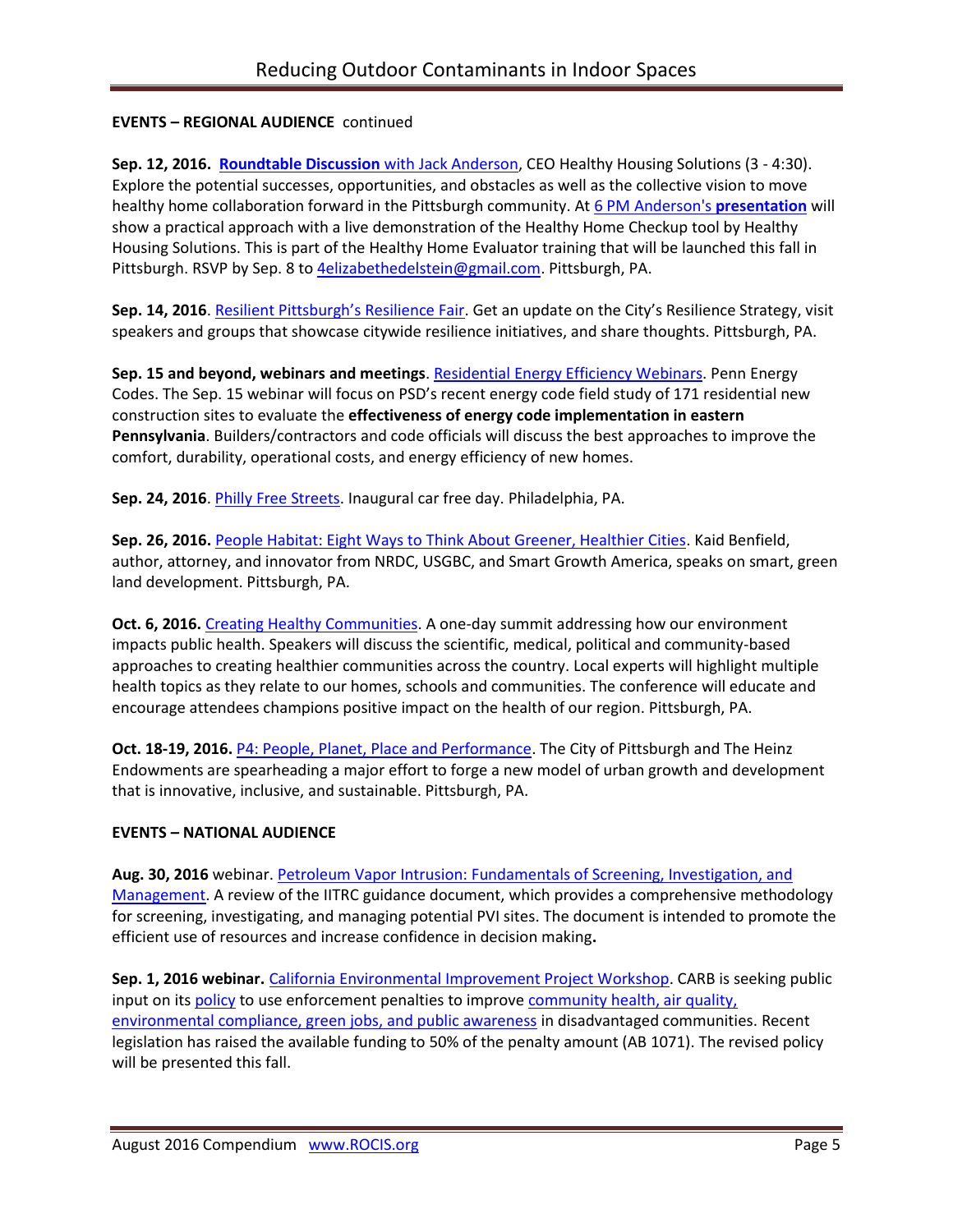# **EVENTS – NATIONAL AUDIENCE** continued

Sep. 4-9, 2016. **Eurosensors 2016**. The latest results on, among other things, micro and nanosystems, packaging interface and system integration, emerging sensor technologies and sensor applications. Budapest, Hungary.

**Sep. 7-29, 2016.** [Indoor Air Quality & Energy Webinar Series.](https://www.maineindoorair.org/september-second-chance-webinar-series) Maine IAQ Council.

**Sep. 8-9, 2016.** [2016 Transportation and Communities Summit.](http://trec.pdx.edu/summit/speakers) Portland State University, Portland, OR.

**Sep. 13, 2016**. [Built Green Conference 2016.](http://www.builtgreenconference.net/bgschedule/) Bothell, WA.

**Sep. 13-15, 2016**[. Living Product Expo: Crafting the Future of Materials.](http://www.livingproductexpo.org/about/) Pittsburgh, PA.

Sep. 14-16, 2016[. 8th International Conference on Children's Health and the Environment.](http://inchesnetwork.net/conference-2016/) Barcelona, Spain.

**Sep. 21-25, 2016.** Annual North American [Passive House Conference.](http://naphc2016.phius.org/) Philadelphia, PA.

**Sep. 21-22, 2016**[. 4th Annual International Conference on Sustainable Development.](http://www.ic-sd.org/) A unique opportunity for stakeholders from government, academia, the UN, international agencies, NGOs, and grassroots organizers to come together to share practical solutions towards the achievement of more sustainable and inclusive societies. New York, NY.

**Sep. 22 and beyond, webinars.** [Gaining Buy-In to Provide Optimal HVAC.](https://www.epa.gov/iaq-schools/iaq-knowledge-action-professional-training-webinar-series) EPA. Previous webinars are also available online.

**Sep. 27-29, 2016**[. EEBA Excellence in Building Conference & Expo.](http://conference.eeba.org/) Energy & Environmental Building Alliance. Presentations from building science experts, designers, and builders that represent the cutting edge of residential and multifamily design and construction. Frisco, TX.

**Oct. 3-4, 2016.** [National Association of Realtors Green Designation Training.](https://www.builditgreen.org/index.php/event-detail/?eventId=a1JE0000009EU6BMAW) Burbank, CA.

**Oct. 5-7, 2016**[. GreenBuild 2016.](http://greenbuildexpo.com/Attendee/ShowInfo) USGBC. Los Angeles, CA.

**Oct. 9-13, 2016.** [International Society of Exposure Science \(ISES\) 2016: Interdisciplinary Approaches for](http://ises2016.org/)  [Health and the Environment.](http://ises2016.org/) This multidisciplinary meeting includes topics such as pollutant exposure, dose, health risk assessment, policy, emerging chemicals, and science education. Utrecht, Netherlands.

**Oct. 12 and beyond, quarterly webinar.** [Federal Committee on IAQ,](https://www.epa.gov/indoor-air-quality-iaq/federal-interagency-committee-indoor-air-quality) Conference Call. Agency updates and special presentations. Previous webinars and presentations are also available.

Oct. 13-14, 2016. ASSESS (Air Sensors Everywhere -- [Small Sensor\) Symposium 2016.](http://blogs.umass.edu/ase/ase-events/ase-symposium-2016/) The inaugural symposium on small air pollution sensors that brings together sensor developers, users, engineers, and advocates. The main objective of this meeting is to discern and disseminate some of the successes – and failures – of small sensor use in our communities. York, UK.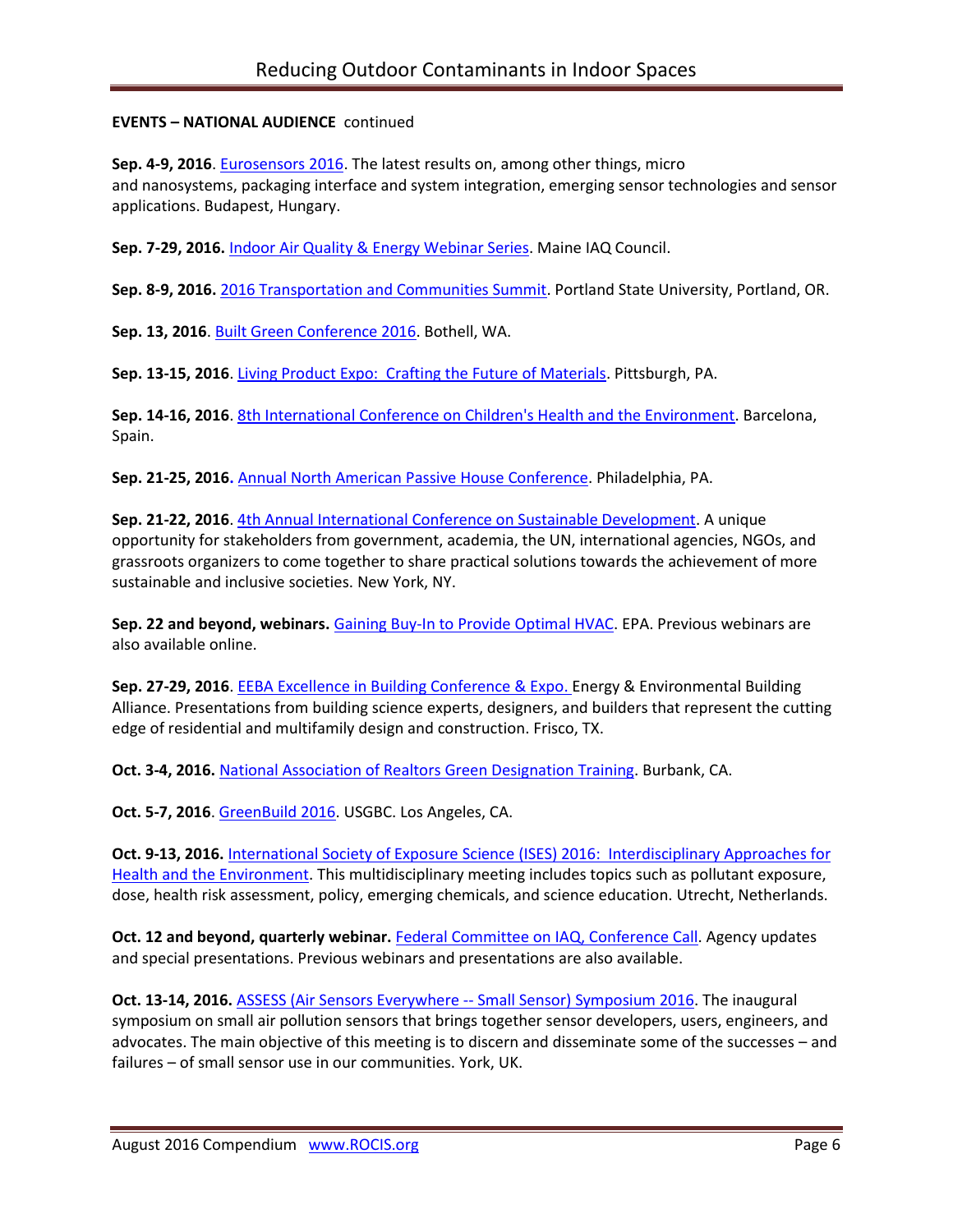# **EVENTS – NATIONAL AUDIENCE** continued

**Oct. 20-21, 2016**. [Healthy Buildings Summit 2016.](http://www.iaqtraining.com/2016Flyers/healthy_building_summit.pdf) This event will focus on building science issues that affect IEQ, mold, and disaster restoration. The intersection of weatherization and IEQ will be examined as well as assessment, protocol and response action development. Seven Springs (Champion), PA.

**Oct. 25-27, 2016.** [Green the Church: Global Leadership Summit.](https://www.willowcreek.com/events/leadership/index.html) Baltimore, MD.

**Oct. 29 - Nov. 2, 2016.** [American Public Health Association Annual Meeting & Exposition.](http://www.apha.org/events-and-meetings/annual) Denver, CO.

**Oct. 30 - Nov. 1, 2016**. [IEEE Sensors 2016.](http://ieee-sensors2016.org/) A forum for international research scientists, engineers, and practitioners to present their latest findings, ideas, and applications in the areas of sensors and sensing technology. Topics of interest include chemical and gas sensors and IAQ. Orlando, FL.

**Dec. 5-8, 2016.** [NIEHS Environmental Health Science FEST.](http://tools.niehs.nih.gov/conference/ehs_fest/) Research Triangle Park, NC. [RSVP.](https://www.surveymonkey.com/r/EHSFESTRSVP)

**May 17-20, 2017.** [CitSci2017.](http://citizenscience.org/2016/07/13/citsci2017-may-17-20th-in-saint-paul-minnesota/) International conference on citizen science. Saint Paul, MN.

**Mar. 19-11, 2017**. [HPC/ACI National Home Performance Conference.](http://www.homeperformance.org/conference/2017-hpc-national-home-performance-conference-trade-show) Nashville, TN.

**Dec. 5-7, 2017**. [2017 National Brownfields Training Conference.](https://www.epa.gov/brownfields/2017-national-brownfields-training-conference) Pittsburgh, PA.

### **REGIONAL NEWS**

### ENVIRONMENTAL HEALTH

[Northgate Asthma Initiative for In-Home Assistance.](http://www.achd.net/air/asthma/index.html) ACHD is providing asthma education and IEQ improving products to qualifying families in the Northgate School District (municipalities of Bellevue and Avalon). Households with asthmatic children may be eligible to receive an in-home health and safety assessment, education on reducing asthma triggers, and a healthy home toolkit of supplies to improve home IEQ. Aug. 2016.

[Woodland Hills Schools and Five Communities Become Part of](http://www.livewellallegheny.com/woodland-hills-five-communities-become-part-live-well-allegheny/) *Live Well Allegheny.* The Woodland Hills School District along with the Boroughs of East Pittsburgh, Edgewood, North Braddock, Rankin, and Swissvale joined 31 communities in the program. The Woodland Hills School District has begun several healthy living initiatives, e.g., healthy food, yoga, smoking prevention, and the **asthma partnership** with Allegheny General Hospital, PA Lung Association, and Duquesne University. Aug. 20, 2016.

### **SUSTAINABILITY**

[Open Streets PGH Car-free Summer Events Reduce Air Pollution 400%.](http://bloomfield-garfield.org/wp-content/uploads/2016/06/The-Bulletin-June-2016-Vol.-41-No.-6-sm-2.pdf) Bike Pittsburgh worked with environmental experts to gauge pollutant levels in the air and monitor the effects that such an emissionfree event can have on regional air quality. Air pollutants dropped by 400% on each of the Open Streets Sundays. "When people ask how I measure success, it's 'people outside smiling". Jun. 2016.

[Penn Ave. Traffic Prompts Citizen Study.](http://bloomfield-garfield.org/wp-content/uploads/2016/06/The-Bulletin-June-2016-Vol.-41-No.-6-sm-2.pdf) Bloomfield Livable Streets – an independent community organization advocating for infrastructural enhancements in Pittsburgh, PA – guided a group of volunteers to gather data on traffic counts for cars and bikes and car speeds. Jun. 2016.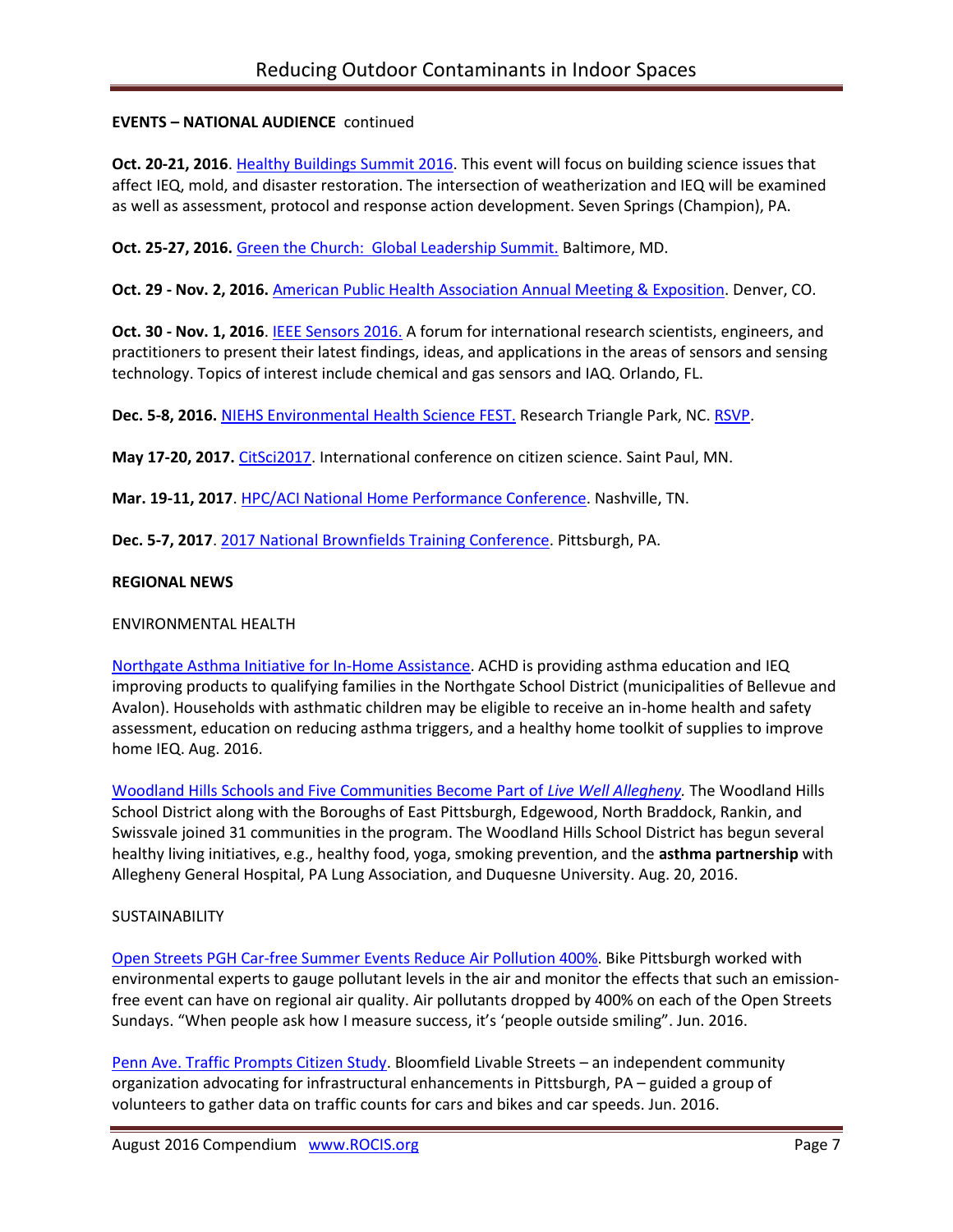## **REGIONAL NEWS** SUSTAINABILITY continued

[Pittsburgh 2030 District Leads the Country in Green Innovation.](http://innovatorspoint.com/the-pittsburgh-2030-district-leads-the-country-in-green-innovation/?utm_source=Master+List&utm_campaign=cd147a4b25-August_23_2016_newsletter&utm_medium=email&utm_term=0_458e074771-cd147a4b25-392406941) The project's goal is to hit 50% reductions in energy and water usage by 2030. Thirteen other cities also work every day to hit that same goal. The Pittsburg 2030 District leads these cities in terms of scale and size. Aug. 18, 2016.

[Green Energy Funds Award \\$160K to Winning Ideas.](http://powersource.post-gazette.com/powersource/policy-powersource/2016/08/16/West-Penn-Power-Sustainable-Energy-Fund-Pennsylvania-award-160K-to-winning-ideas/stories/201608090006) The West Penn Sustainable Energy Fund awards included Philadelphia's Energy Conservation Agency, which helped lower energy bills for poor customers by about 35% across nearly 60 homes. The agency will use the prize money to **strengthen ties with doctors** to, among other things, begin a referral system that allows physicians to direct patients with asthma and other health problems to energy audits. Aug. 16, 2016.

#### **SENSORS**

[Pennsylvania Clean Air Council is Developing Low-cost Air Monitors.](http://cleanair.org/public-health/air-monitors/) Philadelphia residents will use the monitors at nearby polluting facilities to hold polluters accountable and empower the affected residents to advocate for solutions. This project is currently in the testing phase, and a pilot program is running in Chinatown to measure PM. Next, custom monitors will be **used throughout Pennsylvania**, especially around natural gas infrastructure and fracking sites. Aug. 2016.

#### FOSSIL FUELS

[News and Studies on Fracking and Other Air Quality Issues in SWPA.](http://www.environmentalhealthproject.org/) The SWPA Environmental Health Project has released a **report on expert opinions for setback distances from fracking sites**. Eight-nine per cent of the participants agreed that the minimum safe distance is 1/4 mile, and that additional protections are needed for vulnerable groups. The project has also responded to an ATDSR report on **PM emissions from a compressor station** in Susquehanna County, where EPA and WHO standards for PM2.5 were exceeded. Aug. 2016.

[Former Gov. Rendell Would Revisit Drilling Rules, but Still Supports Fracking. I](http://powersource.post-gazette.com/powersource/policy-powersource/2016/08/09/Rendell-would-revisit-how-early-drilling-was-regulated/stories/201608090004)f Mr. Rendell had known what he knows now, he said he would have put a moratorium on new drilling in the state forest earlier than October 2010 and he would have moved faster to enact the regulations he credits with stopping problems. Aug. 9, 2016.

[Why Are Pennsylvania's Oil & Gas Emissions Going Up?](http://blogs.edf.org/energyexchange/2016/08/22/why-are-pennsylvanias-oil-gas-emissions-going-up/) Aug. 22, 2016. A PA DE[P new report](https://stateimpact.npr.org/pennsylvania/2016/08/17/air-pollutants-from-pa-oil-and-gas-sites-continue-to-rise/) reveals that harmful emissions from oil and gas development are increasing; VOC emissions have increased by 25% over last year. This is bad news for Pennsylvania families who have been repeatedly told by industry trade groups that pollution is under control.

### **OTHER NEWS**

IEQ

[California Man Claims Smoke from Medical Pot Aggravates Medical Condition.](http://www.dailyrepublic.com/news/fairfield/fairfield-man-claims-smoke-from-medical-pot-aggravates-medical-condition/) The 61-year-old man spent three days at NorthBay Medical Center; he claims his neighbor's use of medical marijuana released smoke which aggravated his vascular disease. Aug. 24, 2016.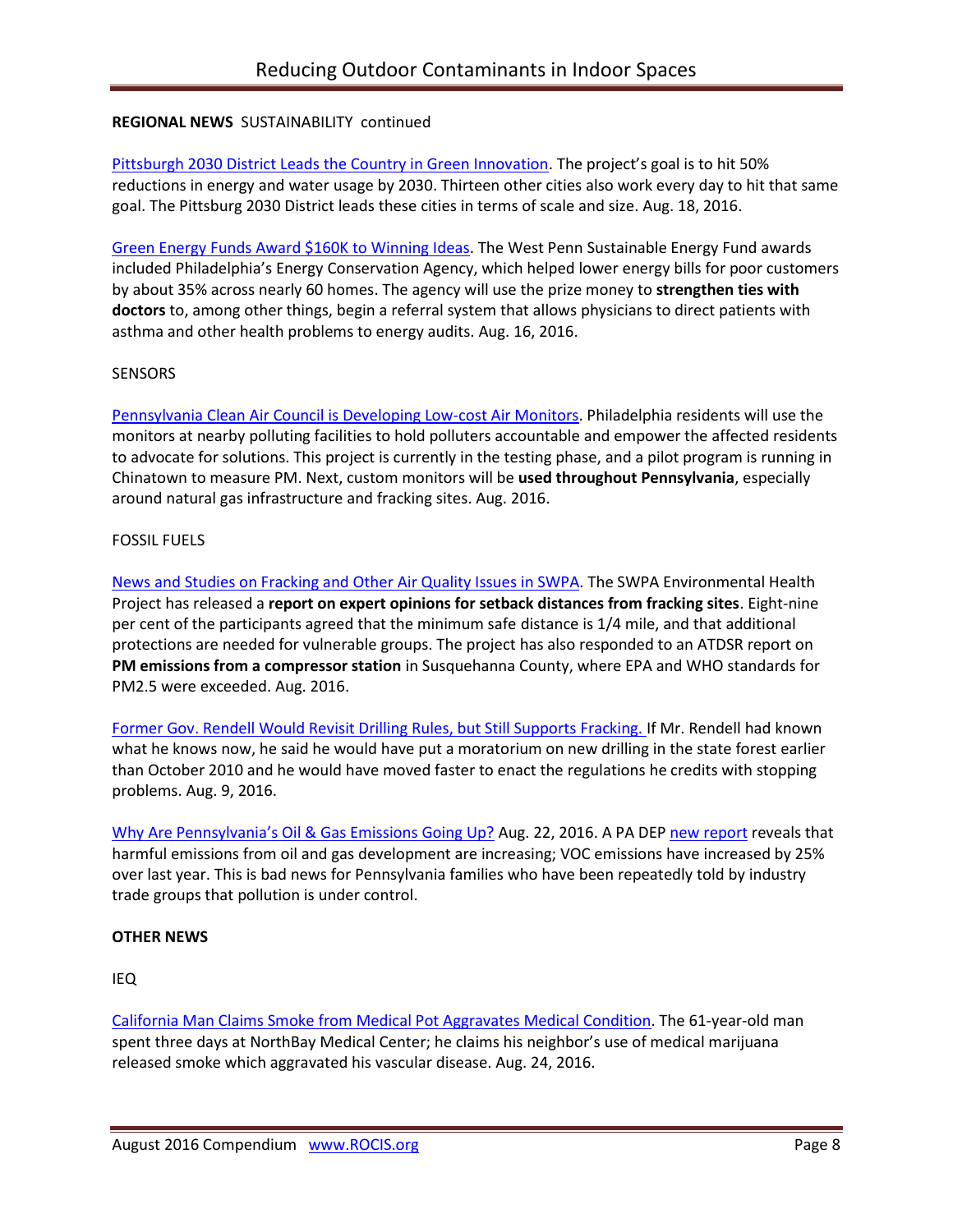# **OTHER NEWS** IAQ continued

[Modern Metro Station Designs For Protection Against Harmful Pollutants.](http://cordis.europa.eu/research-eu/magazine_en.html) EU-funded researchers measured PM2.5 and its components in four Barcelona underground metro stations. They concluded that the adoption of a specific station design would significantly reduce the exposure of underground metro travellers to harmful air pollutants. May 2016 issue, Research EU.

[Bay Area Doctors Report Uptick in Patients Due to Monterey Wildfire.](http://abc7news.com/health/doctors-report-uptick-in-patients-due-to-soberanes-fire-haze/1444211/) The smoke from the Soberanes Fire in Monterey County is drifting northward and has created a blanket of haze over San Jose and the greater South Bay, and urban smog levels were also elevated. Doctors reported an increase in the number of patients complaining of irritated eyes and airways, and warn the public to seek shelter in their homes and to close car windows. Jul. 26, 2016.

### ENVIRONMENTAL HEALTH

Many State Medicaid Programs Fall Short in [Home Intervention Coverage for Asthma Care.](http://www.lung.org/about-us/blog/2016/08/state-medicaid-asthma-programs-fall-short.html) The American Lung Association (ALA) released results of it[s Asthma Care Coverage Project.](http://www.lung.org/about-us/media/press-releases/project-patient-access-treatment.html) Out of twentythree states surveyed, only four covered home visits and cost effective interventions without barriers. Three states had coverage but with barriers, another six states had some coverage but barriers were not necessarily always present, and ten states had no coverage for home visits [\(see map\).](http://www.lung.org/assets/documents/asthma/6-Home-Visits-Map.pdf) Aug. 18, 2016.

[GHHI Cities Win HUD Lead Remediation and Prevention Grants.](http://www.greenandhealthyhomes.org/blog/ghhi-national-news?utm_source=Copy+of+August+2016+Newsletter&utm_campaign=newsletter0715&utm_medium=email) Locations include Jackson, MS (\$1.2 million); **Allegheny County, PA (\$3.4 million)**; Lansing, MI (\$2.3 million); Rhode Island (\$3.4 million); and Maine (\$3.4 million). The funding will be used to remove lead paint hazards in affected homes and help protect children from lead poisoning. Aug. 22, 2016.

Farmers Use [Information Technology Tool for Integrated Pest Management.](http://news.psu.edu/story/421040/2016/08/15/research/researchers-create-information-technology-tool-pest-management) Participating farmers set up pheromone traps for various pests and monitor the number collected over time. Using the [PestWatch](http://www.pestwatch.psu.edu/)  [tool,](http://www.pestwatch.psu.edu/) users view their data an interactive map. Trap locations are currently spread from Minnesota to New York, with about **40 collection sites in Pennsylvania**. Aug. 15, 2016.

[Growing Up On An Amish Farm Protects Children Against Asthma by Reprogramming Immune](https://www.sciencedaily.com/releases/2016/08/160803214256.htm) Cells. By probing the differences between two farming communities, an interdisciplinary team of researchers found that substances in the house dust from Amish, but not Hutterite, homes is associated with changes to immune cells that appear to protect children from developing asthma. Aug. 3, 2016.

[Leading Experts Call for Eliminating or Reducing Brain Toxins.](http://www.niehs.nih.gov/news/newsletter/2016/8/science-highlights/tendr/index.htm) More than two dozen leading scientists, medical experts, and children's health advocates called for eliminating or reducing chemical exposures that affect growth and development of the brain. The "[The TENDR Consensus Statement](http://ehp.niehs.nih.gov/EHP358/)," (EHP, July 1) July 1) focused on toxic chemicals linked to neurodevelopmental disorders, such as autism, attention deficit hyperactivity disorder, and intellectual disability. A [2009 study](http://www.ncbi.nlm.nih.gov/pubmed/19654928) that found for every \$1 spent to reduce exposures to lead, society would benefit by \$17–\$221. Aug. 2016.

[New Tool for Economic Analyses in Environmental Health Research.](http://www.niehs.nih.gov/news/newsletter/2016/8/science-highlights/economic/index.htm) NIEHS has developed a tool to help environmental health researchers include economic analyses in their studies. The *Environmental Health* [Economic Analysis Annotated Bibliography](http://www.niehs.nih.gov/research/resources/eheaNIEHS/ehea/index.cfm) is a searchable list of 70+ scientific papers, reports, and reviews on environmental health topics, all of which include some form of economic analysis. Aug. 2016.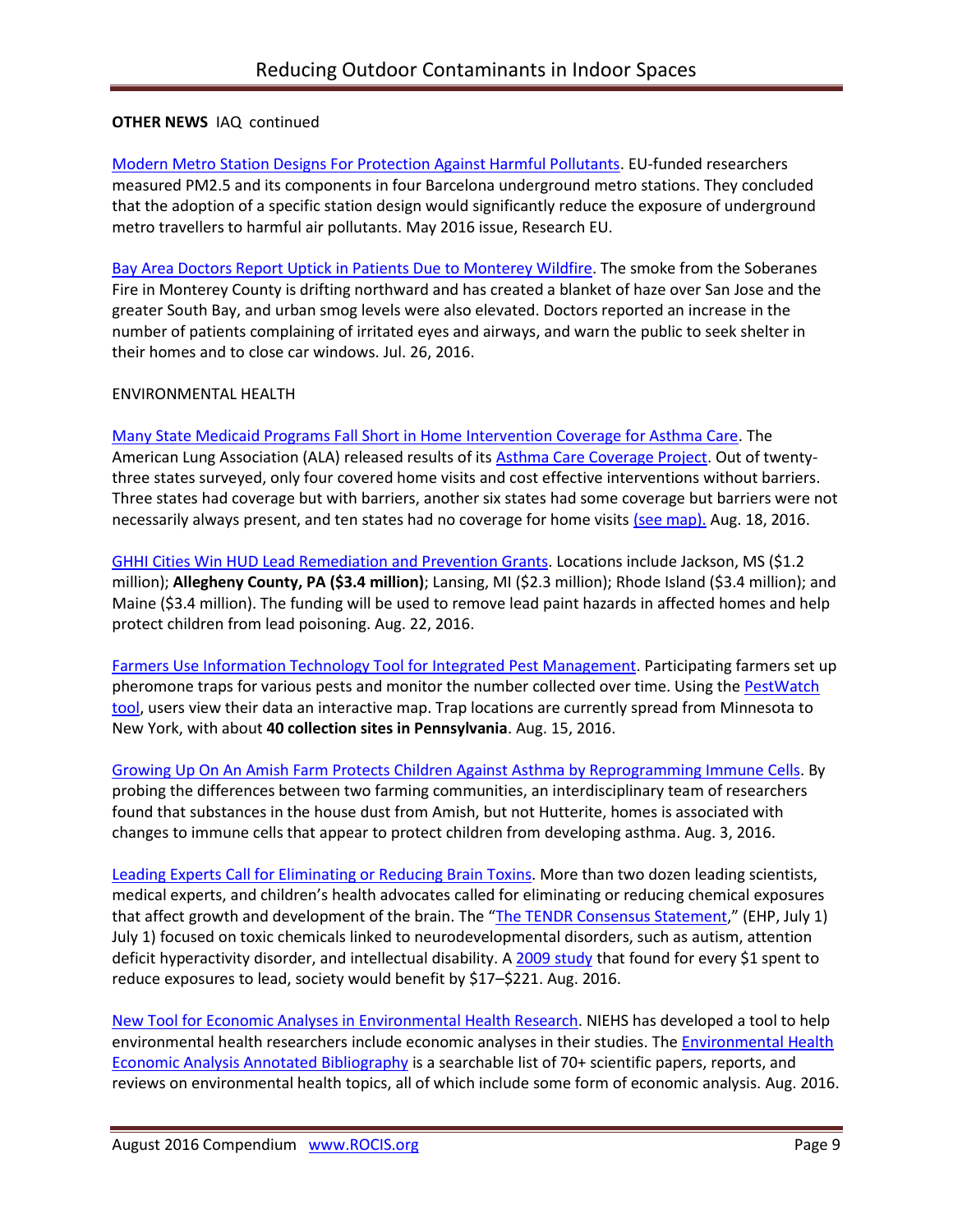# **OTHER NEWS** ENVIRONMENTAL HEALTH continued

[The Economic Costs of Environmental Health Impacts Need to be Considered.](http://www.niehs.nih.gov/news/newsletter/2014/7/science-economic/index.htm) L. Trassande discussed direct and indirect costs of environmental pollution, EJ issues, and market inefficiency due to lack of information on the buyer's part. In 2008, the U.S. spent \$76.6 B on diseases of environmental origin in children (about 3.5 % of U.S. health care costs), and the developing world spent about \$1 T per year on the health costs of childhood lead exposure (about 1.2 % of GDP). Aug. 2016.

## ENERGY EFFICIENCY AND GREEN BUILDINGS

[SAHF Announces Partnership with EPA's ENERGY STAR Program.](http://www.sahfnet.org/media-center/news/sahf-announces-partnership-epas-energy-star-program) The Stewards of Affordable Housing for the Future will work with EPA to improve energy efficiency in multifamily affordable housing and fight climate change through strategic energy management. The partnership will further **SAHF's Big Reach** [initiative,](http://www.sahfnet.org/our-work/energy-and-water-conservation/energy-water-conservation) in which SAHF and its eleven members have committed to reducing energy and water consumption across their portfolios 20% by 2020. SAHF is also working with the DOE Better Buildings [Challenge.](http://energy.gov/eere/better-buildings) Aug. 17, 2016.

[Passive House Apartment Project Combines Old and New in Seattle.](http://seattle.curbed.com/2016/8/10/12425362/net-zero-energy-capitol-hill-passive-house-apartments) Plans call for an old house and new 4-story building in Capitol Hill to be connected by a solar rooftop array and to reach net zero energy status. It could be the first market rate multifamily Passive House in Seattle. Aug. 10, 2016.

[Duct Leakage, Lighting, and Insulation Fail to Meet Energy Code in Many Homes.](http://pennenergycodes.com/event/the-keys-to-effective-energy-code-implementation/?instance_id=90) A field study of the effectiveness of energy code implementation in 171 eastern Pennsylvania found 40-50% noncompliance in these code areas. Compliance could save new homeowners about \$3 M per year. Aug. 23, 2016.

# FOSSIL FUELS

[Watchdog Groups Settle First-Ever Prop 65 Lawsuit to Clean Up Polluting Oil and Gas Wastewater Pits.](http://www.ceh.org/news-events/press-releases/content/watchdog-groups-settle-first-ever-prop-65-lawsuit-to-clean-up-polluting-oil-and-gas-wastewater-pits/) The single largest operator of unlined oil and gas wastewater pits in California must stop discharging toxic chemicals into groundwater at two of its facilities east of Bakersfield. The firm must also make significant upgrades at the two facilities and pay \$200,000 in penalties. Jul. 28, 2016.

[Some Food Crops Raised in California Are Being Irrigated Using Wastewater Drawn Out of Oil Wells.](http://www.psr.org/take-action/environment-and-health/before-you-eat-your-fruits.html) The wastewater is treated before use, but no comprehensive and independent analysis has been conducted to assess the safety of the wastewater. Some researchers have found dangerous chemicals, including methylene chloride, an industrial solvent classified as a potential carcinogen. Aug. 19, 2016.

[Obama Administration Sued to Protect Climate, Public Lands from Drilling and Fracking.](http://www.psr.org/news-events/press-releases/obama-administration-sued-to-protect-climate.html) WildEarth Guardians and Physicians for Social Responsibility today filed a landmark federal lawsuit to defend our climate, our health, and American public lands from widespread oil and gas leasing, drilling, and fracking. Aug. 25, 2016.

[Addressing Climate Change and Unleashing Innovation with Cleaner Trucks.](https://blog.epa.gov/blog/2016/08/addressing-climate-change-and-unleashing-innovation-with-cleaner-trucks/) EPA finalized the second phase of greenhouse gas emissions and fuel efficiency standards for medium and heavy duty vehicles for model years 2018 and beyond. The standards will promote a new generation of cleaner and more fuel efficient trucks, which means much less CO2 emissions, while saving 2 billion barrels of oil and \$170 billion in fuel costs. The additional cost of a new truck will be recouped within 2-4 years. Aug. 16, 2016.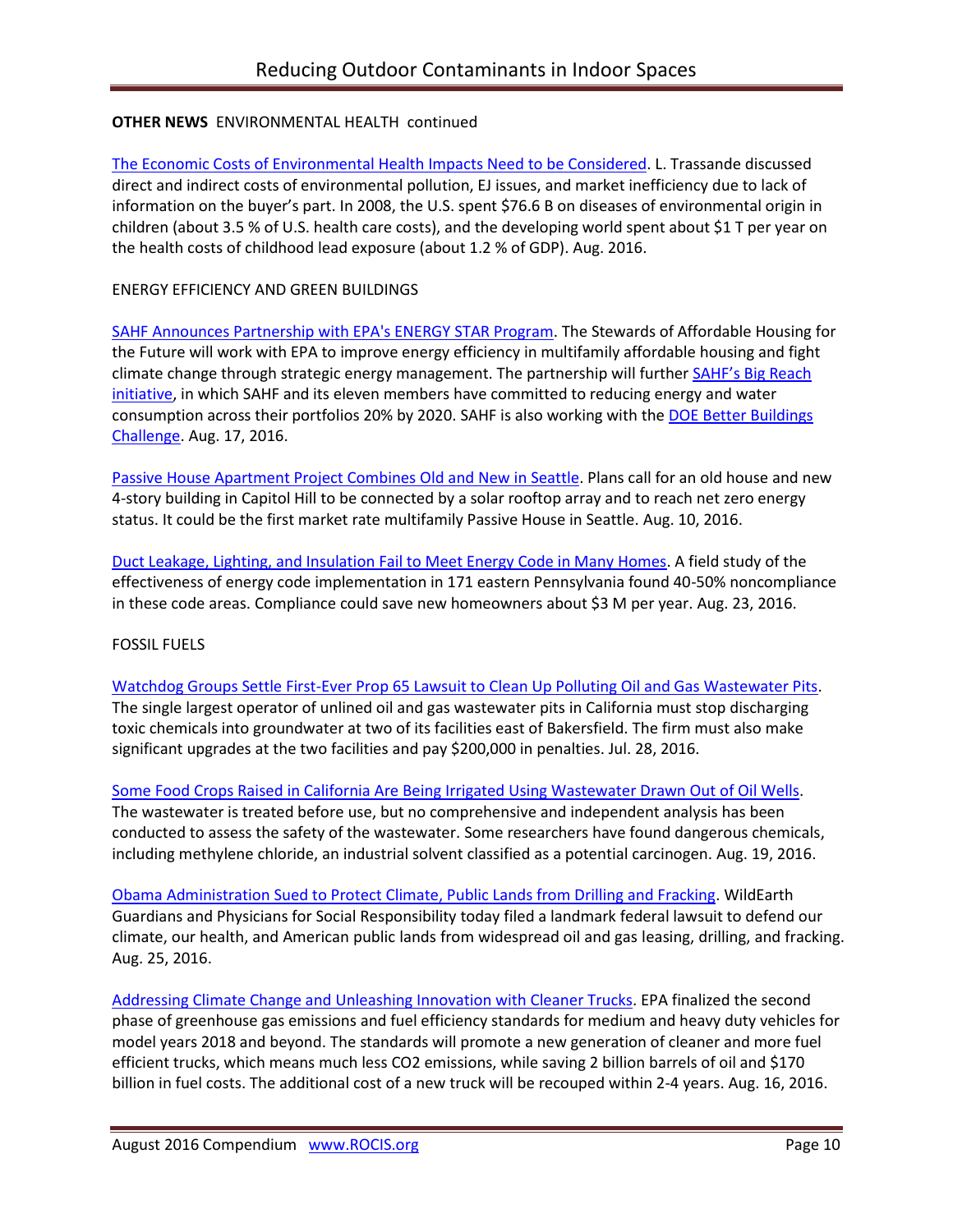## **OTHER NEWS FOSSIL FUELS continued**

[California Releases Final Plan to Transform Freight System.](http://www.arb.ca.gov/newsrel/newsrelease.php?id=850) State agencies released the Sustainable Freight Action Plan, a blueprint for transforming the state's multi-billion dollar freight transport system into one that is environmentally cleaner, more efficient, and more economically competitive. A new addition to the plan is a discussion of **toxic hot spots**. Jul. 29, 2016.

[California Awards \\$390 Million in Cap and Trade Grants to Expand Transit, Reduce Emissions and Create](http://calsta.ca.gov/Newsroom/CalSTA-News/CalSTA-News-Items/2016-08-16-Agency-Awards-390Mil-in-Cap-and-Trade-Grants.aspx)  [Jobs.](http://calsta.ca.gov/Newsroom/CalSTA-News/CalSTA-News-Items/2016-08-16-Agency-Awards-390Mil-in-Cap-and-Trade-Grants.aspx) CalSTA announced 14 recipients for the 2016 Transit and Intercity Capital Program (TIRCP) grants. The group of projects focuses on reducing harmful greenhouse gas emissions while advancing the state's public transportation system. Aug. 16, 2016.

### **SENSORS**

[EPA Awards \\$4.5 Million to Advance Air Monitoring Technology.](https://www.epa.gov/newsreleases/epa-awards-45-million-advance-air-monitoring-technology) Six research organizations will develop and use low-cost air pollution sensor technology, while engaging communities to learn about their local air quality, especially in EJ and high pollutant areas. The grantees will also study the accuracy of data produced by sensors and sensor networks. [Projects](https://cfpub.epa.gov/ncer_abstracts/index.cfm/fuseaction/recipients.display/rfa_id/587) are located i[n Pittsburgh, PA](https://cfpub.epa.gov/ncer_abstracts/index.cfm/fuseaction/display.abstractDetail/abstract/10743/report/0) (CMU), Los Angeles, Chicago, Denver, Yakima, WA, and Hawaii. Aug. 9, 2016.

#### ENVIRONMENTAL JUSTICE

[As Temperatures Climb, the Elderly, Frail, and Poor Are Put at Risk.](http://www.wnyc.org/story/temperatures-heat-climb-elderly-poor-frail-at-risk/) The [Harlem Heat Project](http://www.adaptny.org/category/harlem-heat/) is building and using air sensors to measure temperature and humidity in NY City low-income apartments. Common issues are lack of AC, costs to run AC, [air pollution from open windows,](http://www.adaptny.org/2016/07/28/life-in-new-york-public-housing-no-ac-but-maybe-a-fan-blowing-soot-from-outside-the-window/) and medical issues of vulnerable persons. [Preliminary results](http://www.wnyc.org/story/life-new-york-public-housing-no-air-conditioning/) confirm extreme indoor temperatures that do not subside at night. Aug. 8, 2016.

[California Seeks Input on Environmental Improvement Projects.](http://www.arb.ca.gov/enf/seppolicy.htm) The California Air Resources Board (CARB) has a [Supplemental Environmental Project \(SEP\) Policy](http://www.arb.ca.gov/enf/sep/arb_sep_policy_042915.pdf) that allows community-based projects to be funded from a portion of the enforcement penalties. These projects can improve public health, reduce pollution, increase environmental compliance, and bring public awareness to neighborhoods most burdened by environmental harm. Aug. 9, 2016.

[Explore EPA's Annual AirTrends Report 2016 Using a New Interactive Web Application](https://blog.epa.gov/blog/2016/08/ej-airtrends/). Look at time trends in air pollutant levels, the number of days with unhealthy air, and changes in population, vehicle miles traveled, energy use, and gross domestic product. Aug 25, 2016.

[U.S. EPA and Imperial Valley Communities Tackle Childhood Asthma.](https://blog.epa.gov/blog/2016/08/ej-ivcap/) The Imperial Valley Child Asthma Program (IVCAP) has been providing individualized home visits for low-income families for over a decade. IVCAP's home visits include several hours of bilingual counseling by two community health workers on home asthma triggers and medication use. Among the 106 families they served in the past year, only one child has needed to go to the hospital. EPA's Pacific Southwest Regional Office is working together with local, regional, and national organizations to **help identify funding opportunities for organizations that provide in-home asthma services**. Aug 10, 2016.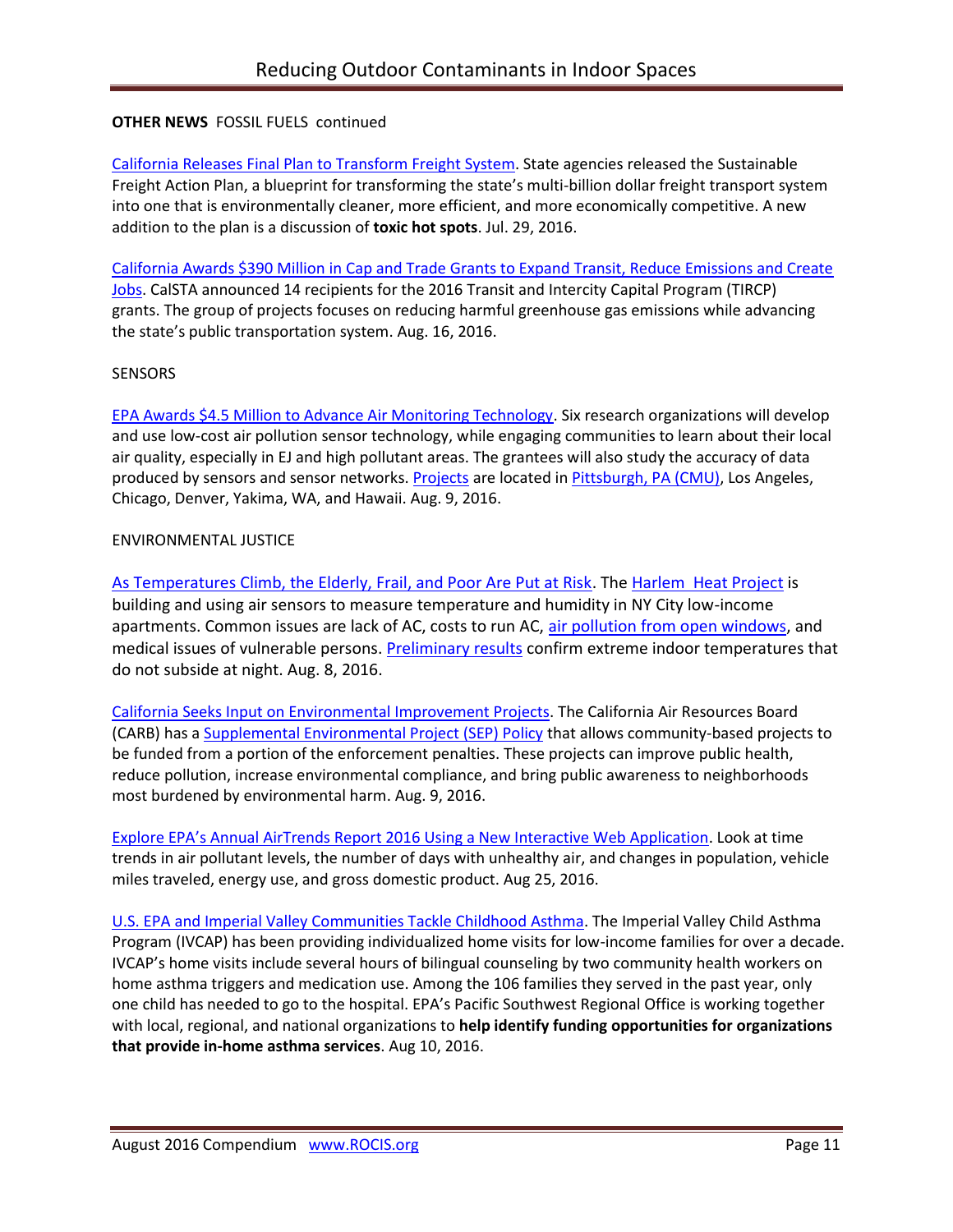# **OTHER NEWS** ENVIRONMENTAL JUSTICE continued

[Building Equity, inclusiveness for Low-income Communities is Key in Climate Resilience Planning.](https://blog.epa.gov/blog/2016/08/ej-kresge/) Over the years, the [Kresge Foundation](http://kresge.org/programs/environment/climate-resilience-and-urban-opportunity) has worked in conjunction with the EPA by matching funds so that communities receive the financial assistance needed to create healthier, climate-resilient, and more environmentally-friendly neighborhoods. Aug. 16, 2016.

#### CLIMATE CHANGE

[As Temperatures Climb, the Elderly, Frail, and Poor Are Put at Risk.](http://www.wnyc.org/story/temperatures-heat-climb-elderly-poor-frail-at-risk/) The [Harlem Heat Project](http://www.adaptny.org/category/harlem-heat/) is building and using air sensors to measure temperature and humidity in NY City low-income apartments. Common issues are lack of AC, costs to run AC, [air pollution from open windows,](http://www.adaptny.org/2016/07/28/life-in-new-york-public-housing-no-ac-but-maybe-a-fan-blowing-soot-from-outside-the-window/) and medical issues of vulnerable persons. **Preliminary results** confirm extreme indoor temperatures that do not subside at night. Aug. 8, 2016.

#### **RESOURCES**

#### IEQ

Healthy Buildings [America and Europe 2015](http://www.isiaq.org/news_manager.php?page=16312) programs an[d proceedings,](http://www.isiaq.org/publications.php) and videos. Topics include IAQ, ventilation, filtration, thermal comfort, and climate change adaptation.

[Energy & Environmental Building Alliance \(EEBA\) 2015.](http://www.eeba.org/conference/2015/program) Presentations from building science experts, designers and builders that represent the cutting edge of residential and multifamily construction. Topics include IAQ, air leakage reduction, thermal comfort, resilience, low energy homes, and R&D. [Previous conferences](http://conference.eeba.org/past-conferences) are also available.

#### ENVIRONMENTAL HEALTH

[Every Breath We Take: The Lifelong Impact of Air Pollution.](https://www.rcplondon.ac.uk/projects/outputs/every-breath-we-take-lifelong-impact-air-pollution) Royal Colleges of Physicians and of Pediatric and Child Health, England, 2016. The report starkly conveys the dangerous impact air pollution is currently having on the UK health. Also highlighted is the often overlooked section of our environment that of indoor space. Sets of actions and research needs are laid out.

[The Exposome: Understanding the Effect of the Environment on Our Health.](http://www.isglobal.org/en/healthisglobal/-/custom-blog-portlet/prova/5620053/7201) To understand the level of impact of multiple environmental hazards, the **HELIX** project has built an early life [exposome,](http://cebp.aacrjournals.org/content/14/8/1847) which includes 3 domains: internal biological factors and external environmental stressors and pollutants both general and specific. Researchers created exposure measures for outdoor exposures for a total of 28,000 mother-child pairs from Spain, Norway, Greece, Lithuania, England and France (see R&D section below). Aug. 1, 2016.

Federal Integrated Pest Management (IPM) Guidance. [HUD Public Housing](http://portal.hud.gov/hudportal/HUD?src=/program_offices/public_indian_housing/programs/ph/phecc/pestmang) information and tools. GSA [Federal Buildings,](https://sftool.gov/greenprocurement/green-services/4/pest-management) IPM mandate and service contracts.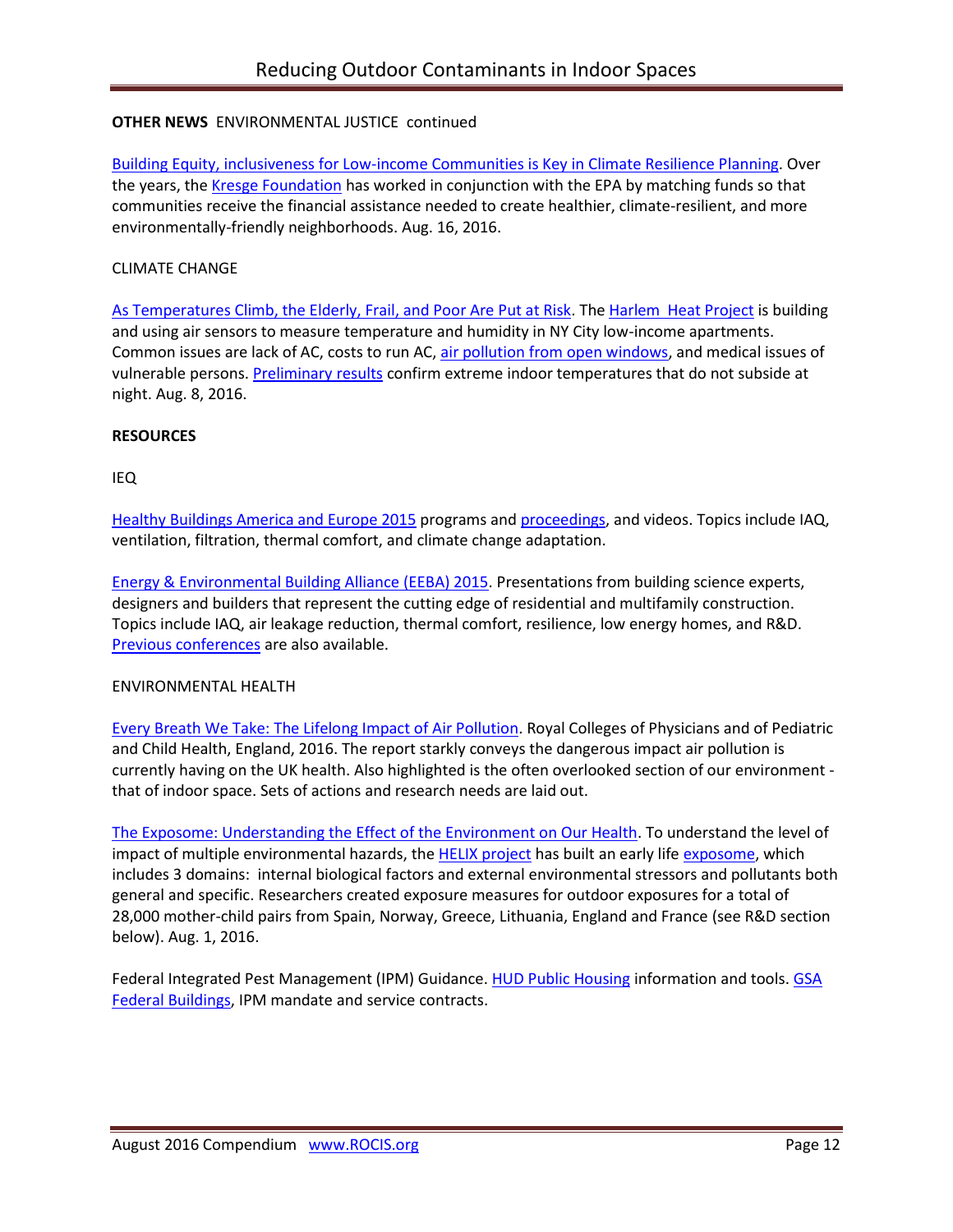### **RESOURCES** continued

#### CLIMATE CHANGE

[Avoiding Scylla and Charybdis: Sustainably Improving Indoor Environmental Quality.](http://www.isiaq.org/news_manager.php?page=15913) William Nazaroff, UC Berkeley lectures. Apr. 15, 2015.

#### FOSSIL FUELS

[Still in the Pits: Update On Oil And Gas Wastewater Disposal In California.](http://www.cleanwateraction.org/sites/default/files/docs/publications/Still%20In%20the%20Pits%20-%20March%202016.pdf) Clean Water Action and Clean Water Fund. Mar. 2016.

#### GREEN AND HEALTHY BUILDINGS

**Non Energy Benefits of Energy Efficiency webinars**. Ruth Ann Norton and Brendan Brown, GHHI, 2016. Part One: [Defining the Health Benefits of Energy Efficiency in Multifamily Housing.](http://r20.rs6.net/tn.jsp?f=001l9qAl7HWY7oF-YhqTRJ8xPZ0ml-odrtglEap0tX2v1nsqkLwMlRYm1_HsmZuVrN0G_w0Yx1CrZS0KtbIl9H1te9EE2t2ID6U88fC4oKwi8QzdSR_O6sEa5IWneTGX5jGOnVkqJNAlm6zEGxEWQF7CjsSITs94P8QwMqP4zNFqaZOblefS4DyYSxWzfGlETyhcEwBeaXWF0ltYk9IsuOV2dOJ7fc8Ah7OdlFSmuOt0e00WROPtJvmw5ZL-dB4EtQ5KYEM7B6WJsPXOE6Pyv8VZQ==&c=xCWLXTj6mzjJ_fB--90bH6mt97sphzDpzLlURFEtxzkqjbNQzHpytQ==&ch=5SExPqVR_NU1KLkZai3B0x2LH43xeLHrNCVX5A6K5761zP_h_GbG8Q==) Health and economic benefits such as increased jobs and reduced impacts from asthma, moisture, mold, thermal stress, lead, fire safety, economic instability, mental health, etc. are summarized. An ongoing case study on costbenefits is presented. Part Two: Communication Strategies & Partnership Development for Healthy & [Energy Efficient Multifamily Housing.](https://vimeo.com/179241918)

[2016 Better Buildings Summit Presentations.](https://betterbuildingsinitiative.energy.gov/summit) Program and searchable list of presentations on energy efficiency, IAQ, health, green jobs, etc. Note th[e Health and Home Performance session.](https://betterbuildingssolutioncenter.energy.gov/sites/default/files/Health_and_Home_Performance_A_Game_Changer_Organizational_Strategies_WED.pdf) DOE, 2016.

#### ENVIRONMENTAL JUSTICE

[Forum: How Do We Create Healthy Neighborhoods For All?](http://www.livewellallegheny.com/forum-healthy-neighborhoods/) Discussion of needs and opportunities to improve child health in Pittsburgh, PA, by leaders representing public health, health care, nutrition, and real estate sectors. Live Well Allegheny, Jun. 17, 2016.

### **FUNDING OPPORTUNITIES**

[Garfield Pittsburgh Home Makeovers: Face-lifts Funded by Facade Grants.](http://bloomfield-garfield.org/wp-content/uploads/2016/06/The-Bulletin-June-2016-Vol.-41-No.-6-sm-2.pdf) Eligible improvements for 50% of cost include replacement of deteriorated or inefficient windows, removing or repairing awnings, porch replacements and upgrades, gutter and downspout repair/replacement, lighting, etc. Residential and commercial façade program, [Urban Redevelopment Authority \(URA\),](http://www.ura.org/business_owners/facade_program.php) Pittsburgh, PA.

Ventilation and [Health, and Human Performance in New](http://www.energy.ca.gov/contracts/pier.html#GFO-15-507) and Retrofit Buildings. The California Energy Commission is searching for research projects that will significantly advance science and inform regulations, the development of standards and practices, and/or energy policy. Up to \$1 M is available for Group 5 tasks (IEQ). Due Oct. 3, 2016.

[DOE's BlocPower Works to Retrofit Underserved Communities.](http://www.usgbc.org/articles/blocpower-works-retrofit-underserved-communities) The BlocPower initiative uses funding, audits, financial analysis, and retrofits to enhance the energy efficiency and non-energy benefits of buildings in low-income communities, **especially small businesses, houses of worship, and low-income housing in underserved communities**. The initiative is revolutionizing how energy upgrades are financed by approaching lenders and investors with **large projects composed of bundles of smaller projects**. Investing can also be done directly online.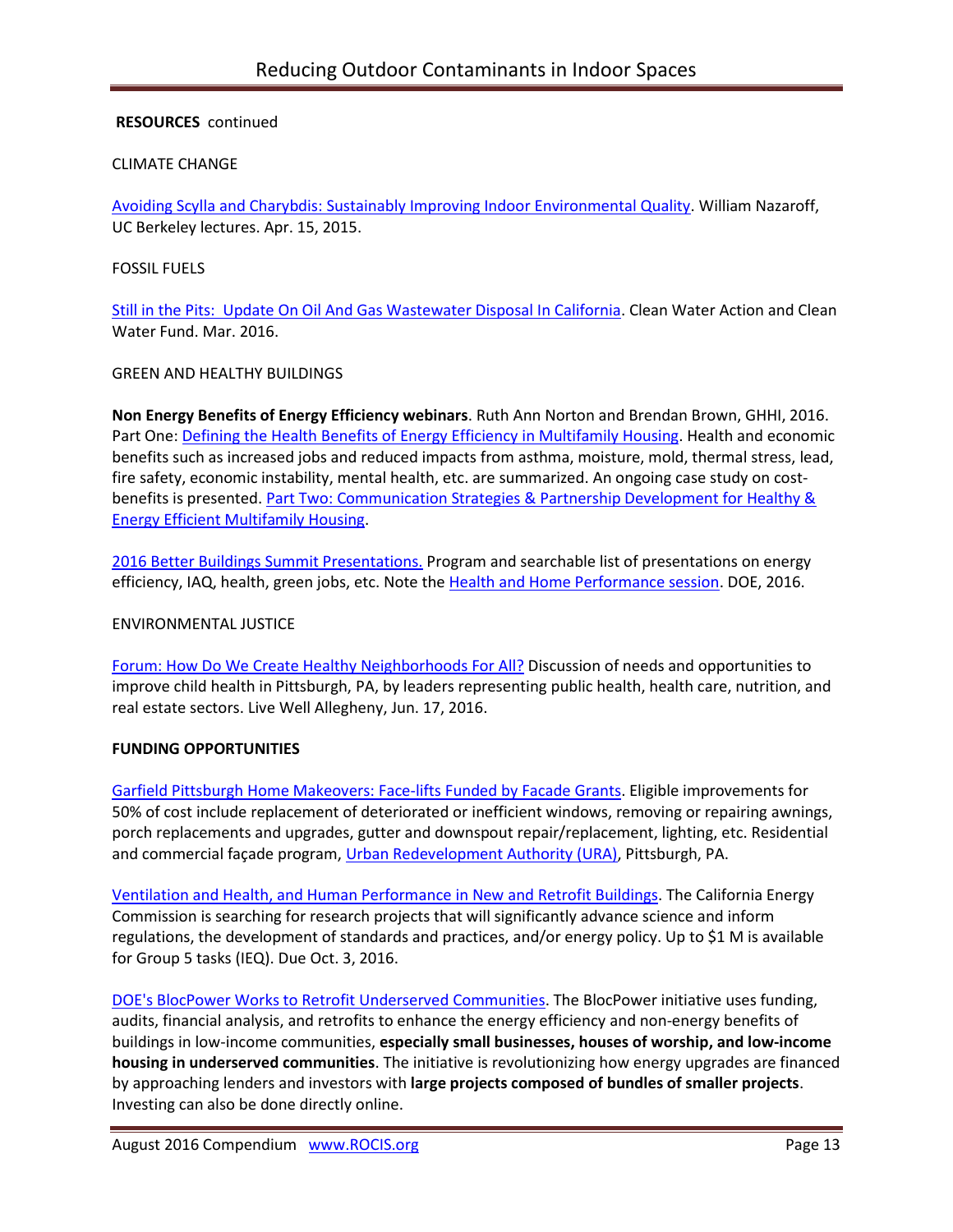### **FUNDING OPPORTUNITIES continued**

[DOE Office of Energy Efficiency and Renewable Energy.](http://energy.gov/eere/buildings/listings/funding-opportunities) Various items, including Next Generation of Building Efficiency Packages, Building America program, and Sensors and Controls.

[EPA Offers up to \\$80,000 to Communities to Develop Air Sensor Data Best Practices.](http://www.challenge.gov/challenge/smart-city-air-challenge/) This new challenge encourages communities to install hundreds of air quality sensors and manage the resulting data. EPA is offering two communities up to \$40,000 each to work with their residents to crowd source air quality data and share it with the public online. Application Deadline: Oct. 28, 2016.

[Fannie Mae Offers Cheaper Option to Fund Solar, Efficiency.](http://www.greentechmedia.com/articles/read/fannie-mae-offers-cheaper-option-to-fund-solar-efficiency) The HomeStyle Energy Program is a mortgage option that allows borrowers to finance energy efficiency and clean energy upgrades equal to up to 15% of the as-completed appraised value of the home. The financing can be used for new projects or to take higher-interest unsecured loans or PACE loans and refinance them or roll them into a potentially lower-cost mortgage.

## **RESEARCH AND DEMONSTRATION**

IEQ

Airborne Particulate Matter in Two [Multi-Family Green Buildings:](http://www.ncbi.nlm.nih.gov/pubmed/26805862) Concentrations and Effect of Ventilation and Occupant Behavior. Patton et al. 2016 (free).

Indoor Air journal, **2016 articles**: IEQ, ventilation, filtration, and health topics, e.g.:

- $\triangleright$  [Teaching indoor environmental quality.](http://onlinelibrary.wiley.com/doi/10.1111/ina.12309/full) Nazaroff.
- $\triangleright$  Cleaning practices and cleaning products in nurseries and schools: to what extent can they impact [indoor air quality?](http://onlinelibrary.wiley.com/doi/10.1111/ina.12236/full) Wei et al.
- $\triangleright$  [Indoor air quality in Portuguese schools: levels and sources of pollutants.](http://onlinelibrary.wiley.com/doi/10.1111/ina.12237/full) Madureira et al.
- $\triangleright$  [Classroom ventilation & indoor air quality --](http://onlinelibrary.wiley.com/doi/10.1111/ina.12231/full) results from the FRESH intervention study. Rosbach et al.
- $\triangleright$  Do classroom ventilation rates in CA [elementary schools influence standardized test scores?](http://onlinelibrary.wiley.com/doi/10.1111/ina.12241/full) Results from a prospective study. Mendel et al.
- $\triangleright$  Chemical characterization of indoor and outdoor fine particulate matter in an occupied apartment in [Rome, Italy.](http://onlinelibrary.wiley.com/doi/10.1111/ina.12235/full) Perrino et al.
- > Thermal & [health outcomes of energy efficiency retrofits of homes of older adults.](http://onlinelibrary.wiley.com/doi/10.1111/ina.12239/full) Ahrentzen et al.
- $\triangleright$  [Thermal sensation models: a systematic comparison.](http://onlinelibrary.wiley.com/doi/10.1111/ina.12329/full) Koelblen et al.
- $\triangleright$  Quantification of the fungal fraction released from various preloaded fibrous filters during a [simulated ventilation restart.](http://onlinelibrary.wiley.com/doi/10.1111/ina.12330/full) Morisseau et al.
- > [Measurements of dermal uptake of nicotine directly from air and clothing.](http://onlinelibrary.wiley.com/doi/10.1111/ina.12327/full) Bekö et al.
- $\triangleright$  From air to clothing: characterizing the accumulation of semi-volatile organic compounds to fabrics [in indoor environments.](http://onlinelibrary.wiley.com/doi/10.1111/ina.12328/full) Saini et al.
- ▶ Do time-averaged, whole-building, effective volatile organic compound (VOC) emissions depend on [the air exchange rate? A statistical analysis of trends for 46 VOCs in U.S. offices.](http://onlinelibrary.wiley.com/doi/10.1111/ina.12224/full) Rackes and Waring.

[AFFSET-MOSS](http://www.isglobal.org/en/web/guest/project/-/asset_publisher/qf6QOKuKkIC3/content/affset-moss) Study. Ongoing, Barcelona Institute for Global Studies (IGS).This pilot study uses mosses for the first time to monitor IAQ and develop the methods and necessary logistics. Samples were analyzed for indoor and outdoor toxicants (PAH and metals) deposited in the mosses. Passive  $NO<sub>2</sub>$ measurements were also taken. Barcelona Institute for Global Studies.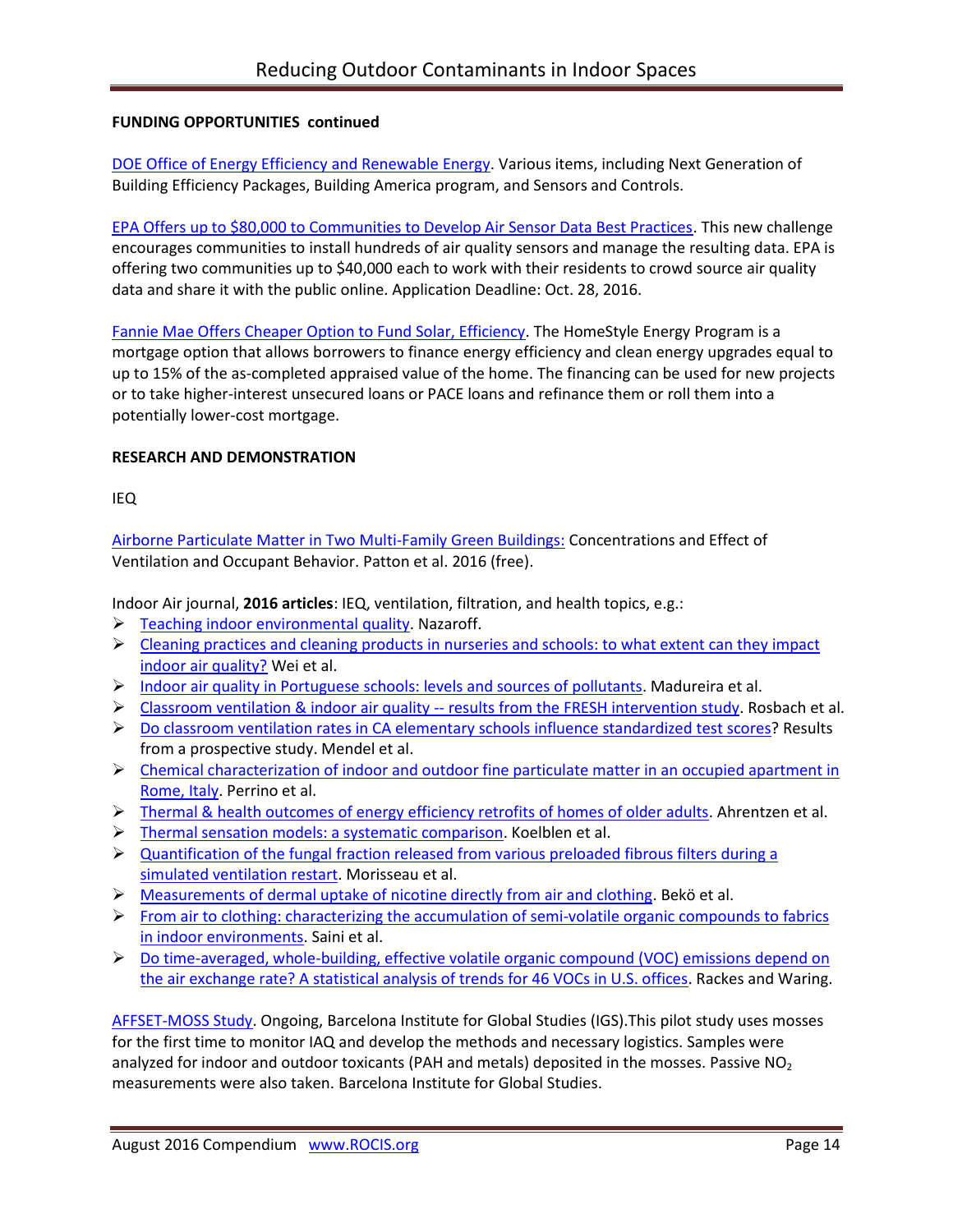## **RESEARCH AND DEMONSTRATION** IEQ continued

[Central Air Filter Test Database.](http://built-envi.com/portfolio/filter-testing/) Stephens et al., 2016, Illinois Institute of Technology. This HVAC filter testing project is building a database of size-resolved single-pass particle removal efficiencies for a large number of commercially available filters for use in residential and light-commercial buildings. Jul. 2016.

[Home Air Project Analyzes Indoor Climate Impacts and Adaptation On Elderly.](http://www.public.asu.edu/~dsailor/) This EPA-funded project at Arizona State University aims to understand current and future health risks of an older population to air quality and extreme heat and how these risks are influenced by building [construction/management, human behavior, and risks of AC and power failures.](http://www.meteo.fr/icuc9/LongAbstracts/bph2-1-4601436_a.pdf) [Preliminary modeling](http://www.meteo.fr/icuc9/presentations/BPH/BPH2-1.pdf)  [results](http://www.meteo.fr/icuc9/presentations/BPH/BPH2-1.pdf) show that a Houston apartment during an AC failure could experience dangerous temperatures by the 2nd day of a heat wave, and even higher temperatures under 2050 climate conditions. Human adaptation will also be studied. Aug. 2016.

### ENVIRONMENTAL HEALTH

[Differential Toxicity of an Organic PM2.5 Extract to Human Lung Cells Cultured in Three Dimensions \(3D\)](http://www.ncbi.nlm.nih.gov/pubmed/26932779)  [and Monolayers.](http://www.ncbi.nlm.nih.gov/pubmed/26932779) Ferraz et al. 2016.

[AIRGENE-Environment Interaction on Attention Deficit and](http://www.isglobal.org/en/research) Hyperactivity Disorders and Autism [Spectrum Disorder in General Population Birth Cohorts.](http://www.isglobal.org/en/research) Barcelona IGS. The objective is to identify environmental exposures at the beginning of life, genetic variants and the interaction of genes and environmental influences associated with AHDH and ASD in the general population.

[Air Pollution, Growing Brain and Cognitive Disorder in Children \(APGAR\). PROYECTO INMA.](http://www.isglobal.org/en/research) Ongoing, Barcelona IGS. The objectives of the APGAR project are to determine 1) the impact of urban air pollution on the structures and functions of the growing brain in children from the general population, 2) to what extent these structural and functional changes are associated with cognitive performance in children. The APGAR project is a longitudinal study conducted in 400 school-age children from the general population, recruited between 2012 and 2013, in different schools in Barcelona, Spain.

### ASTHMA

[Innate Immunity and Asthma Risk in Amish and Hutterite Farm Children.](http://www.ncbi.nlm.nih.gov/pubmed/27518660) Stein et al., 2016.

#### AIR QUALITY

[Urban Particulate Matter Pollution: A Tale of Five Cities.](http://www.ncbi.nlm.nih.gov/pubmed/27310460) Pandis et al., 2016.

[Atmospheric Evolution and Chemical Aging of Organic Particulate Matter.](https://www.epa.gov/sites/production/files/2016-04/documents/2.1redacted_pandis_epa.pdf) Pandis and Donahue, 2016.

### ENERGY EFFICIENCY

[NYSERDA Home Performance with ENERGY STAR Realization Rate Study.](http://psdconsulting.com/nyserda-hpwes-rr-study/) This study identified the underlying causes for over-estimation of contractor-reported energy savings in the NYSERDA Home Performance with ENERGY STAR program for the years of 2007 to 2011. The potential impact on savings prediction accuracy was assessed by calibrating the energy model to actual energy usage.